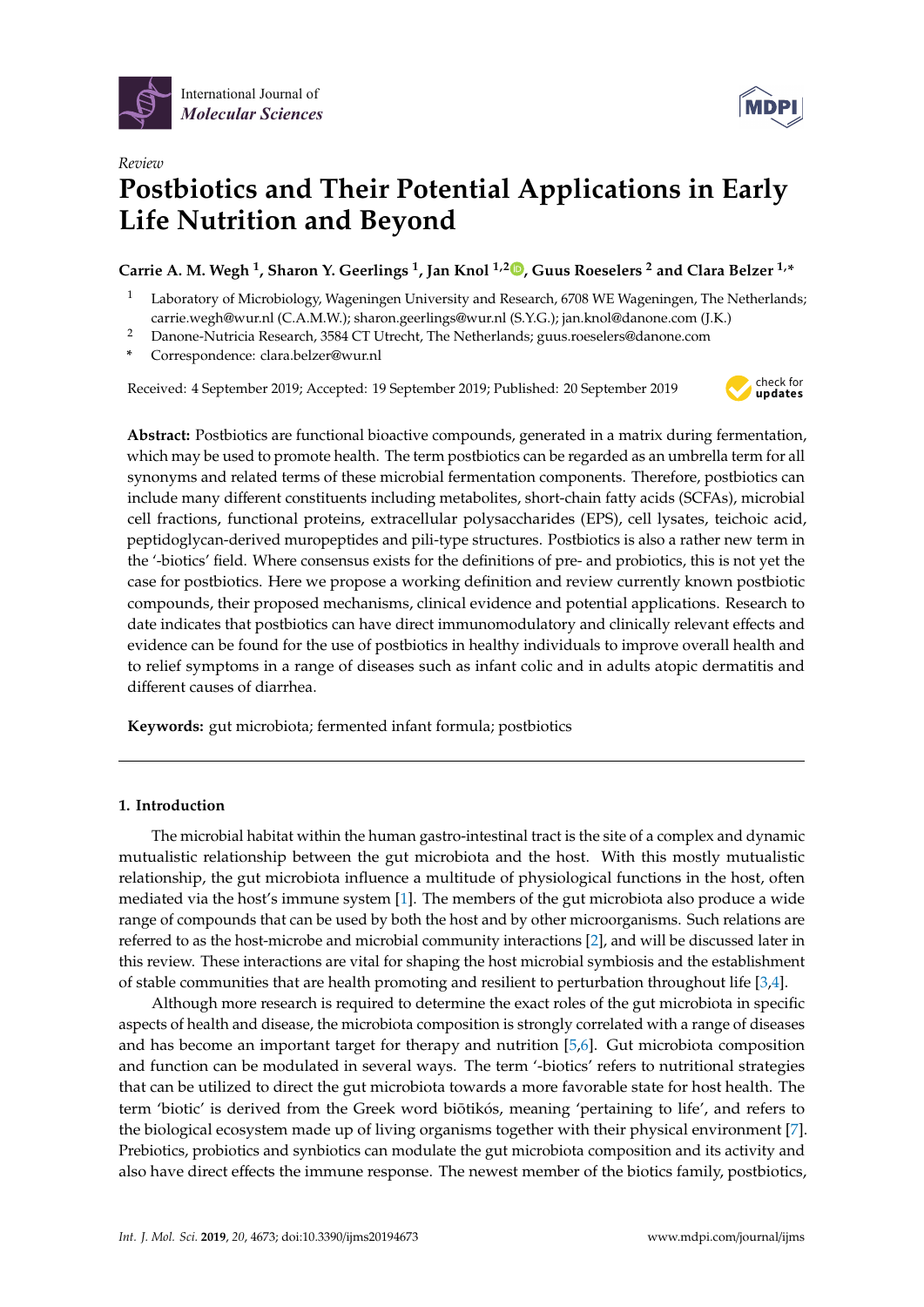refers to bioactive compounds produced by food-grade microorganisms during a fermentation process.<br>Family, the compounds produced by food-grade microorganisms during a fermentation process. Postbiotics include microbial cells, cell constituents and metabolites.

As an indication of the growing interest in nutritional strategies to modulate the gut microbiota, the number of papers reporting research in probiotics and prebiotics shows a steep increase over the As an indication of the growing interest in nutritional strategies to modulate the gut microbiota, past 40 years. Since 5 years reports on postbiotic products are emerging. In many of these studies past 10 years. Since 5 years reports on positione products are emerging. In many of these studies the term 'postbiotics' is used, some studies describe applications termed 'paraprobiotics', 'non-viable microbial cells' and 'fermented infant formulas' (FIFs) that fit the definition of postbiotics. These terms, microbial cells' and 'fermented infant formulas' (FIFs) that in the definition of postbiotics. These terms, and their synonyms started to appear after 1986 and the use of these terms is increasing as shown in Figure [1.](#page-1-0) the number of papers reporting research in probiotics and prebiotics shows a steep increase over the term 'postbiotics' is used, some studies describe applications termed 'paraprobiotics', 'non-viable the area by nonymo started to appear after 1986 and the use of these terms is increasing as shown in

<span id="page-1-0"></span>

**Figure 1.** Comparison between the number of publications; on top the search of prebiotics and **Figure 1.** Comparison between the number of publications; on top the search of prebiotics and probiotics and below the search of postbiotics, paraprobiotics and fermented infant formulas (FIFs), probiotics and below the search of postbiotics, paraprobiotics and fermented infant formulas (FIFs), and their synonyms in PubMed January 2019. and their synonyms in PubMed January 2019.

## *1.1. Probiotics 1.1. Probiotics*

Based on a 2001 Food and Agriculture Organization of the United Nations – World Health Based on a 2001 Food and Agriculture Organization of the United Nations – World Health Organization (FAO-WHO) expert group consensus statement, probiotics, can be defined as 'live Organization (FAO-WHO) expert group consensus statement, probiotics, can be defined as 'live microorganisms, which when administered in adequate amounts, confer a health benefit on the host' [\[8](#page-17-4)[,9\]](#page-17-5). The majority of the probiotic products contain a defined and limited list of microbial taxa, which mostly include lactic acid bacteria (LAB) such as; *Lactobacillus* spp. and *Bifidobacterium* spp., which have the status of being generally regarded as safe (GRAS) [\[10\]](#page-17-6). Notably, health effects of probiotics are very strain and disease specific, as reviewed elsewhere [\[11](#page-17-7)[–14\]](#page-17-8). As such, evidence on might be different and there is a tremendous amount of data on specific probiotic strains each of them might be different and there is a tremendous amount of data on specific probiotic strains accompanied by a large diversity in study outcomes. accompanied by a large diversity in study outcomes.

Ideally, probiotics should be physiologically and genetically characterized, and should be able Ideally, probiotics should be physiologically and genetically characterized, and should be able to arrive in a viable state in the gut after product processing, storage conditions and gastric passage. to arrive in a viable state in the gut after product processing, storage conditions and gastric passage. Additionally, the health effects should be demonstrated in human studies. Additionally, the health effects should be demonstrated in human studies.

It has been suggested that probiotics can influence the gut microbiota through the suppression It has been suggested that probiotics can influence the gut microbiota through the suppression and inhibition of pathogens as well as preventing adhesion and establishment of these pathogens in and inhibition of pathogens as well as preventing adhesion and establishment of these pathogens in the gut [11,15]. Furthermore, probiotics may have a role in immune system development, synthesis the gut [\[11](#page-17-7)[,15\]](#page-17-9). Furthermore, probiotics may have a role in immune system development, synthesis of important nutritional elements such as vitamins, and the reinforcement of the intestinal barrier of important nutritional elements such as vitamins, and the reinforcement of the intestinal barrier integrity through the upregulation of genes involved in tight junction signaling [12]. integrity through the upregulation of genes involved in tight junction signaling [\[12\]](#page-17-10).

For the probiotic members of the genera, *Lactobacillus*, *Bifidobacterium* and *Streptococcus*, For the probiotic members of the genera, *Lactobacillus*, *Bifidobacterium* and *Streptococcus*, immunomodulatory properties have been shown, with beneficial effects on cell-mediated immunity immunomodulatory properties have been shown, with beneficial effects on cell-mediated immunity and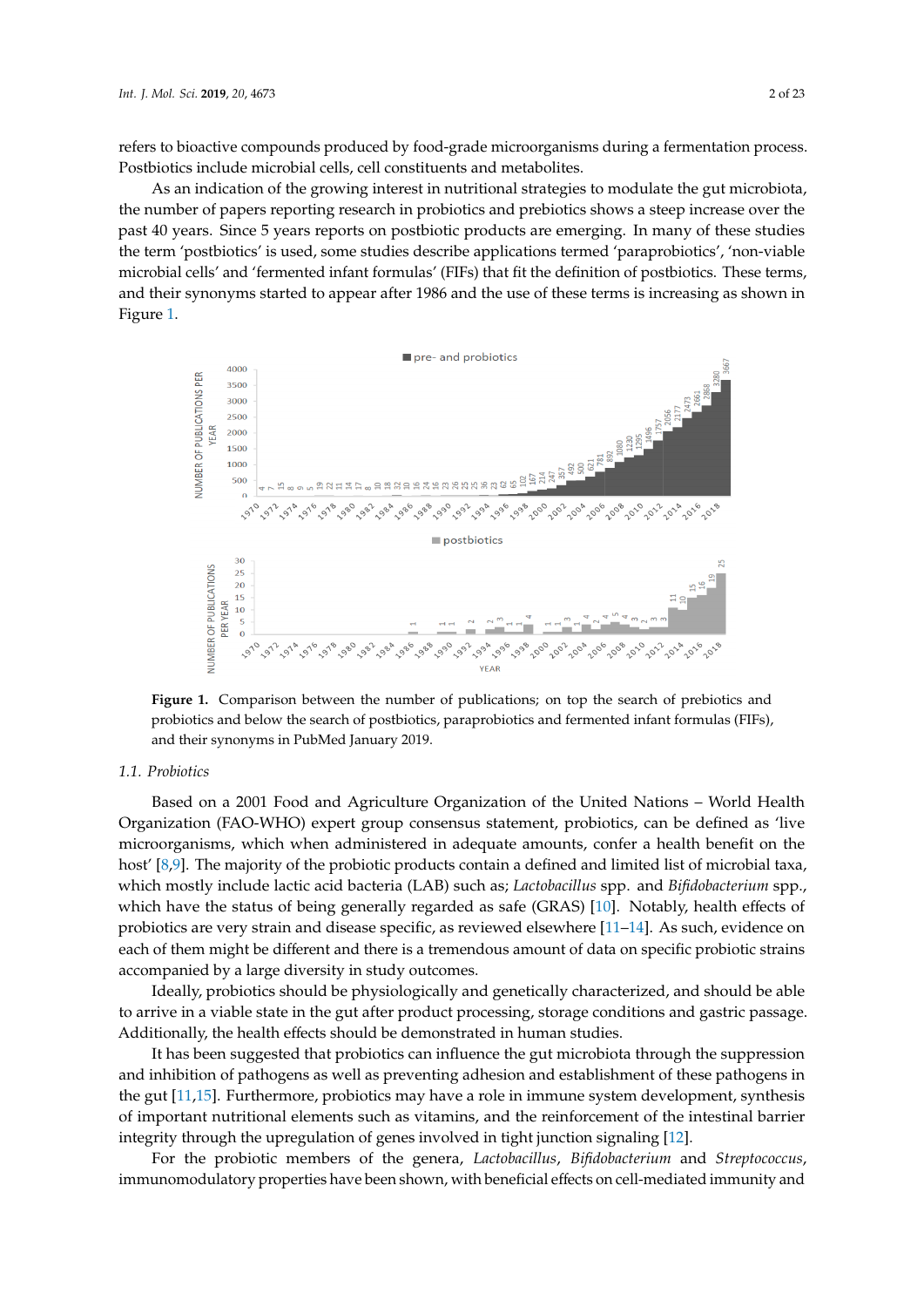inflammation [\[16\]](#page-17-11). Probiotic modulation of immune development represents a promising application. Particularly in young infants where the most pronounced immune-modulating effects have been documented [\[17\]](#page-17-12). As such, probiotics in infant and young child nutrition have shown promising results for the management and treatment of allergies, gut and respiratory infections, irritable bowel syndrome (IBS), ulcerative colitis (UC) and infant colic. However, probiotics require further confirmation and should be used with caution in immunocompromised or severely ill children [\[18\]](#page-17-13).

Clinical efficacy and prophylactic effects of probiotics has also been suggested in adults for several conditions, including antibiotic-associated diarrhea, acute gastroenteritis, IBS, UC and acute respiratory infections [\[19\]](#page-17-14). Moreover, probiotic use has been associated with a variety of immunomodulatory effects [\[16](#page-17-11)[,20\]](#page-17-15).

Changes in composition and functioning of the gut microbiota as a result of probiotic use is less clear, although some studies report that probiotics induce alterations in gut microbiota composition that co-occur with health-promoting effects [\[21\]](#page-17-16). However, due to a lack of experimentally demonstrated causal relationships, it is difficult to claim that such microbiome alterations are indeed beneficial [\[19\]](#page-17-14).

## *1.2. Prebiotics*

The International Scientific Association of Probiotics and Prebiotics recently reviewed the definition and scope of prebiotics, and produced a consensus statement on the definition of prebiotics: 'a substrate that is selectively utilized by host microorganisms conferring a health benefit' [\[22\]](#page-17-17). Prebiotics can change the microbiota composition by stimulating the growth of certain species, thereby promoting health benefits in the host [\[13\]](#page-17-18).

Numerous fermentable carbohydrates have been reported to convey such prebiotic effects, including human milk oligosaccharides (HMOs), several dietary fiber types, phenolics and phytochemicals, conjugated linoleic acid and polyunsaturated fatty acids and a wide range of oligosaccharides, with wide ranges of health effects as elegantly described elsewhere [\[22\]](#page-17-17). The well-studied and most frequently used prebiotic oligosaccharides include short-chain galactooligosaccharides (scGOS) and long-chain fructooligosaccharides (lcFOS) [\[23](#page-17-19)[–27\]](#page-18-0). The main effects of many of these prebiotics are based on the enhancement of the growth and activity of specific *Bifidobacterium* spp., which relative abundances are characteristic for breastfed infants and young children [\[28\]](#page-18-1). Via this microbiota modulating effect, prebiotic oligosaccharides in infant formula are known to induce changes in gut metabolic activity and bring stool consistency and frequency closer to that of breast-fed infants [\[27\]](#page-18-0). Besides effects in babies, prebiotics are associated with physiological and pathophysiological properties throughout life, including toddlers, adolescents, adults and elderly. These effects include, amongst others, improvement of gastrointestinal functioning and barrier function, increase in mineral absorption, modulation of energy metabolism and satiety and reducing the risk of intestinal infections [\[16](#page-17-11)[,29\]](#page-18-2).

#### *1.3. Synbiotics*

Synbiotics are often defined as 'synergistic mixtures of probiotics and prebiotics that beneficially affect the host by improving the survival and colonization of live beneficial microorganism in the gastrointestinal tract of the host' [\[8](#page-17-4)[,9\]](#page-17-5). Synbiotics can modulate the gut microbiota composition and modulate microbial metabolite production [\[30\]](#page-18-3). Infant formula with added synbiotics have shown to support normal growth in infants with cow's milk allergy, modulate the intestinal microbiota and prevent asthma-like symptoms in infants with atopic dermatitis [\[31](#page-18-4)[–33\]](#page-18-5). On top of this, it was shown that infant formula supplemented with synbiotics containing scGOS/lcFOS and *Bifidobacterium breve* M-16V compensates the delayed *Bifidobacterium* colonization documented for C-section born infants. In C-section born infants these synbiotics modulate the production of acetate and the acidification of the gut. These observed physiological conditions, described as indicators of gut health, emulate the ones observed in vaginally born infants [\[34\]](#page-18-6). With regards to adults, several meta-analyses suggest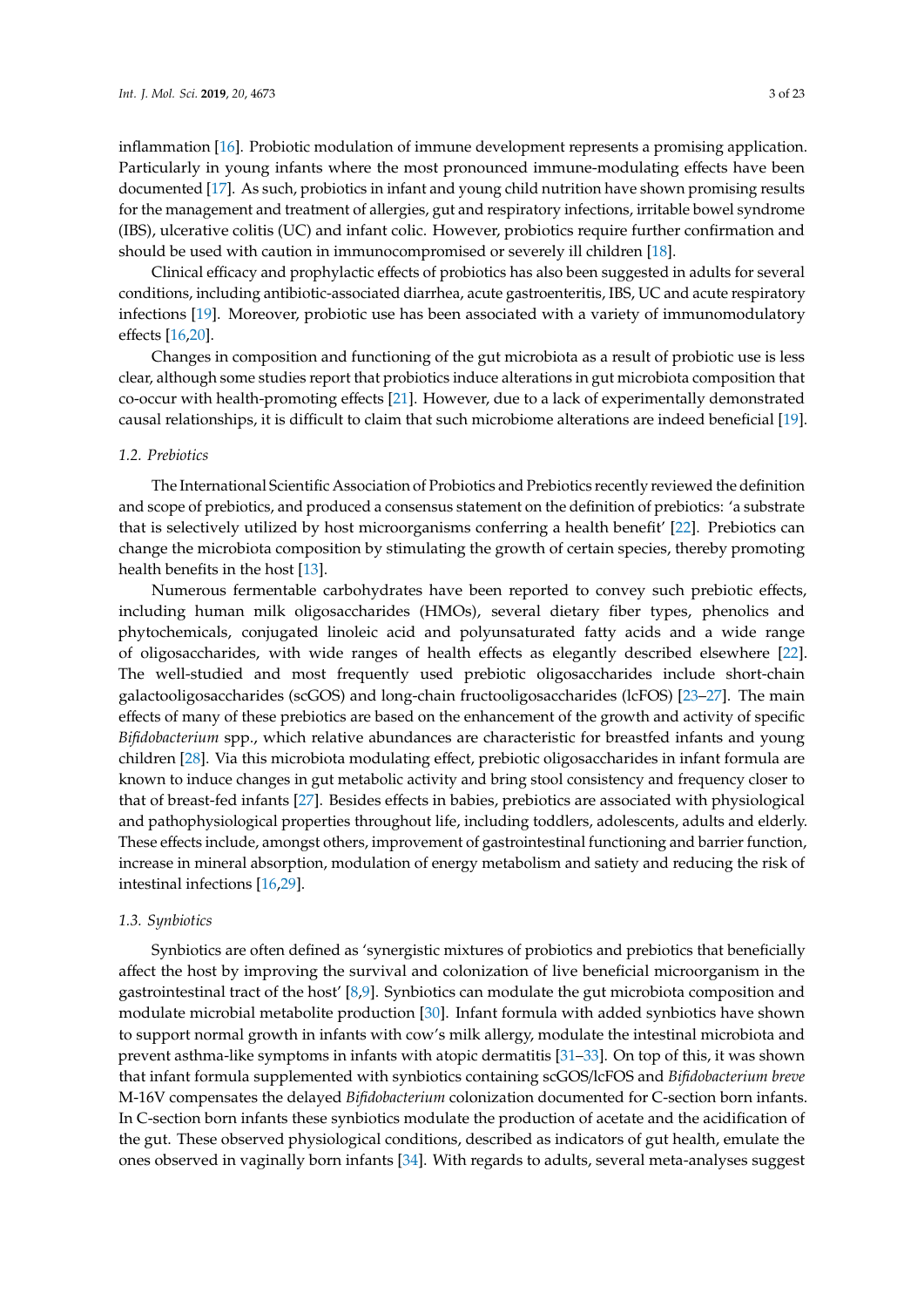positive effects of synbiotics in constipation, on lowering of high fasting blood glucose levels and on the risk of developing postoperative sepsis after gastro-intestinal surgery [\[35](#page-18-7)[–37\]](#page-18-8).

#### *1.4. Postbiotics*

It is important to note that the gut microbiota composition varies between populations and even individuals. The composition of the gut microbiota is linked to its metabolic and functional phenotype. Therefore, the extent to which components are microbially metabolized may differ between individuals [\[38\]](#page-18-9). This can lead to differences in health effects of these '-biotics' between individuals [\[11\]](#page-17-7). Not only differences in effects can be found between specific '-biotics', or between individuals, but also temporal changes in gut microbiota composition could influence the response to interventions. Moreover, many of the proposed health effects, of the addition of probiotics, prebiotics or synbiotics rely on the eventual production of short-chain fatty acids (SCFAs) and components like microbial fractions, functional proteins, secreted polysaccharides, extracellular polysaccharides (EPS), cell lysates, teichoic acid, peptidoglycan-derived muropeptides and pili-type structures [\[14](#page-17-8)[,26,](#page-18-10)[39](#page-18-11)[–42\]](#page-18-12).

These insights contributed to a reappreciation of food fermentation and gave rise to the postbiotics concept. Postbiotics are functional fermentation compounds, like the ones mentioned above, that can be used in combination with nutritional components to promote health. Two commonly mentioned types of postbiotics are paraprobiotics and FIFs. Paraprobiotics, or ghost probiotics, non-viable probiotics or inactivated probiotics, are now often defined as 'non-viable or inactivated microbial cells, which, when administered in sufficient amounts confer benefits to the host' [\[43,](#page-18-13)[44\]](#page-18-14). Where FIFs are infant or follow-on formula that have been fermented with lactic acid-producing or other bacteria and in most cases do not contain viable bacteria [\[45](#page-18-15)[,46\]](#page-18-16).

Postbiotics may pave the way toward increasing the potency of active microorganisms or turn them into functional ingredients. Besides that, postbiotics circumvent the technical challenge of colonization efficiency and keeping the microorganisms viable and stable in the product at a high dose. This facilitates delivering the active ingredients at the desired location in the intestine, improves shelf-life, and may simplify packaging and transport [\[47\]](#page-19-0). Postbiotics can also be used in situations in which it is harder to control and maintain production and storage conditions such as in developing countries. Moreover, it has been suggested that using postbiotics could be an attractive alternative for other '-biotics' in critically ill patients, young children and premature neonates [\[48,](#page-19-1)[49\]](#page-19-2). The postbiotics concept may bring food, microbiology and personalized treatment even closer together [\[50\]](#page-19-3). Here we review the currently known postbiotic compounds, their proposed mechanisms, effects on microbial community interactions, application and clinical evidence and elaborate on future perspectives.

#### **2. The Impact of Postbiotics on Host-Microbiota Interactions**

Probiotics are viable by definition and their stability and viability were considered to be an essential prerequisite for their health benefits [\[51\]](#page-19-4). For postbiotics, however, viability is no longer the most important criterion. Postbiotic efficacy is based on the microbial metabolites, proteins, lipids, carbohydrates, vitamins, organic acids, cell wall components or other complex molecules that are generated in the matrix that is fermented [\[42,](#page-18-12)[44\]](#page-18-14). In some cases the postbiotic composition can be influenced by food processing methods such as heat, sonication, irradiation and high pressure [\[52\]](#page-19-5). The microorganisms involved in the fermentation process might respond differently to these methods. For example, some proteins originating from bacteria that are inactivated by heat might denature, while irradiation might cause mutations in nucleic acids [\[52\]](#page-19-5). Therefore, the composition of the postbiotic product and thus the host response to the postbiotic products depends on the complete food production process [\[43\]](#page-18-13).

The molecular mechanisms underlying the effects of postbiotics seem to be mediated through an interaction between the host and microbial products. This in turn can trigger the host immune system, and thereby trigger e.g., anti-inflammatory responses [\[53\]](#page-19-6). Studies describing these molecular mechanisms are often performed in vitro, mechanisms of action leading to these benefits in humans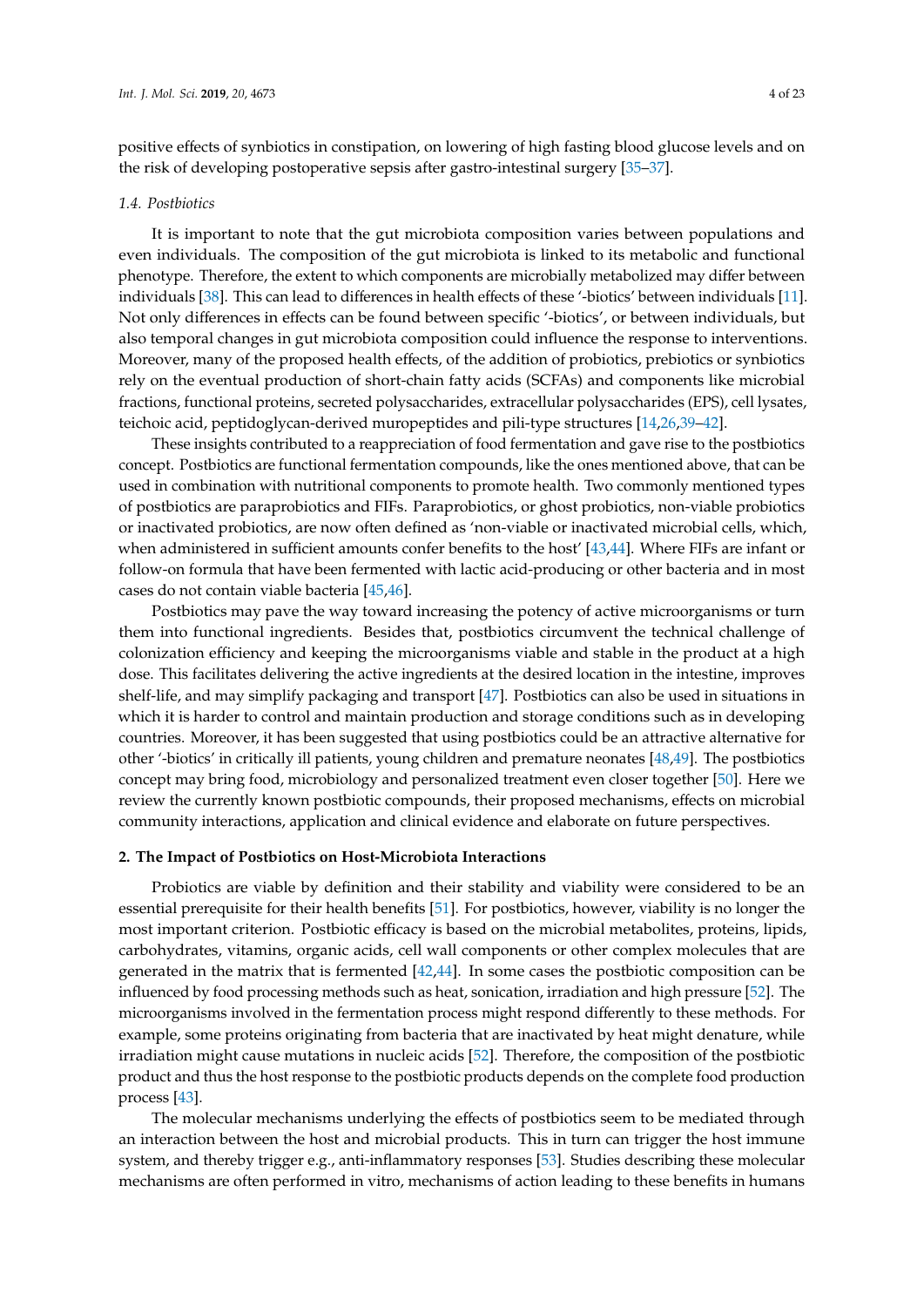have not been fully elucidated [\[52\]](#page-19-5). An example of a possible mechanism immunomodulation by postbiotics in humans could be derived from an in vitro experiment showing the innate response of macrophages to non-viable *Lactobacillus casei* cells. A suspension with heat-killed bacterial cells resulted in an increase in the expression of pro-inflammatory cytokines and enhanced the transcription of Toll-like receptors (TLR-2, TLR-3, TLR-4 and TLR-9) [\[54\]](#page-19-7). Moreover, several in vitro studies have shown that heat-treated *Bifidobacterium* cells induce cellular immune and anti-inflammatory responses by inhibiting IL-8 secretion in intestinal epithelial cells obtained from patients with UC [\[55,](#page-19-8)[56\]](#page-19-9). It was suggested that these effects in UC patient derived cells are induced by released microbial soluble anti-inflammatory factors that inhibit IL-8 secretion in intestinal epithelial cells. This was not caused by one single factor [\[56\]](#page-19-9). Furthermore, it is hypothesized that postbiotic compounds from *Lactobacilli* spp. can exert immunomodulation activity by increasing levels of Th1-associated cytokines and reducing Th2-associated cytokines [\[52\]](#page-19-5).

Mouse experiments with fermented infant formula containing postbiotics derived from *Bifidobacterium breve* C50 and *Streptococcus thermophilus* 065 have demonstrated prolonged dendritic cell survival and maturation, and induced high IL-10 production through TLR-2, suggesting immune regulatory functions. Moreover, postbiotics from these strains have been shown to improve the epithelial barrier function and stimulate Th1 response in mouse models highlighting the involvement of postbiotic components in host immune function [\[57](#page-19-10)[,58\]](#page-19-11). Another study using mouse models showed that metabolic products of fermented infant formula by *Lactobacillus paracasei* CBA L74 could act via the inhibition of immune cell inflammation and protect the host from pathobionts and enteric pathogens and have protective effects against colitis [\[59\]](#page-19-12).

Two other, well described, fermentation products associated with health benefits are exopolysaccharides (EPS) and extracellular vesicles (EVs) [\[60](#page-19-13)[,61\]](#page-19-14). A broad range of bacterial taxa has the capability to synthesize these EPS polymers, including *Bifidobacterium* species [\[62](#page-19-15)[,63\]](#page-19-16). Two types of EPS can be distinguished, homopolysaccharides (HoPS) and heteropolysaccharides (HePS). This classification depends on the composition of the repeating units, where HoPS consist of one type monosaccharide and HePS consist of two or more types of sugars [\[64\]](#page-19-17). Several health benefits of EPS have been described, such as cardioprotective, antiulcer, antioxidant and cholesterol lowering effects [\[65](#page-19-18)[,66\]](#page-19-19). Furthermore, EPS from *Lactobacillus plantarum* 70810 was found to function as antitumor agents in vitro by inhibiting the proliferation of HepG-2, BGC-823 and HT-29 tumor cells [\[67\]](#page-20-0). However, human clinical trials are needed to assess the safety and health promoting efficacy of different forms of microbial EPS [\[60\]](#page-19-13).

The EVs, as mentioned earlier, are spherical lipid bilayer structures that can be secreted by both Gram-negative and Gram-positive bacteria [\[68\]](#page-20-1). Moreover, EVs carry a large diversity of compounds such as proteins, nucleic acids, phospholipids, glycolipids and polysaccharides [\[61\]](#page-19-14). Two types of EVs can be distinguished; outer membrane vesicles (OMVs) for Gram-negative bacteria and membrane vesicles (MVs) for Gram-positive bacteria [\[61\]](#page-19-14). EVs have multiple potential biological functions, ranging from roles in the microbial community interactions, e.g., transferring genetic material and proteins, to host-microbe signaling [\[69\]](#page-20-2). Several studies can be found that show a positive effect of EVs on host cells. For example, *Akkermansia muciniphila* and commensal *Escherichia coli* derived EVs have shown respectively to decrease gut permeability and activate signaling through the intestinal epithelial barrier in vitro [\[69](#page-20-2)[,70\]](#page-20-3). Some studies investigated the effect of EVs in vivo, indicating possible effects of EVs in the protection against UC in mice [\[71\]](#page-20-4). However, similar to the postulated effects of EPS, human clinical trials are needed to establish safety and potential for the use of EVs as therapeutic agents in humans.

Despite the limited amount of studies on specific microbial compounds in postbiotics such as organic acids, EPS and EVs, several human intervention studies have been conducted investigating the beneficial effect of postbiotics. Available literature on clinical studies reporting application of fermented infant formulas containing postbiotics, are reviewed in more detail below.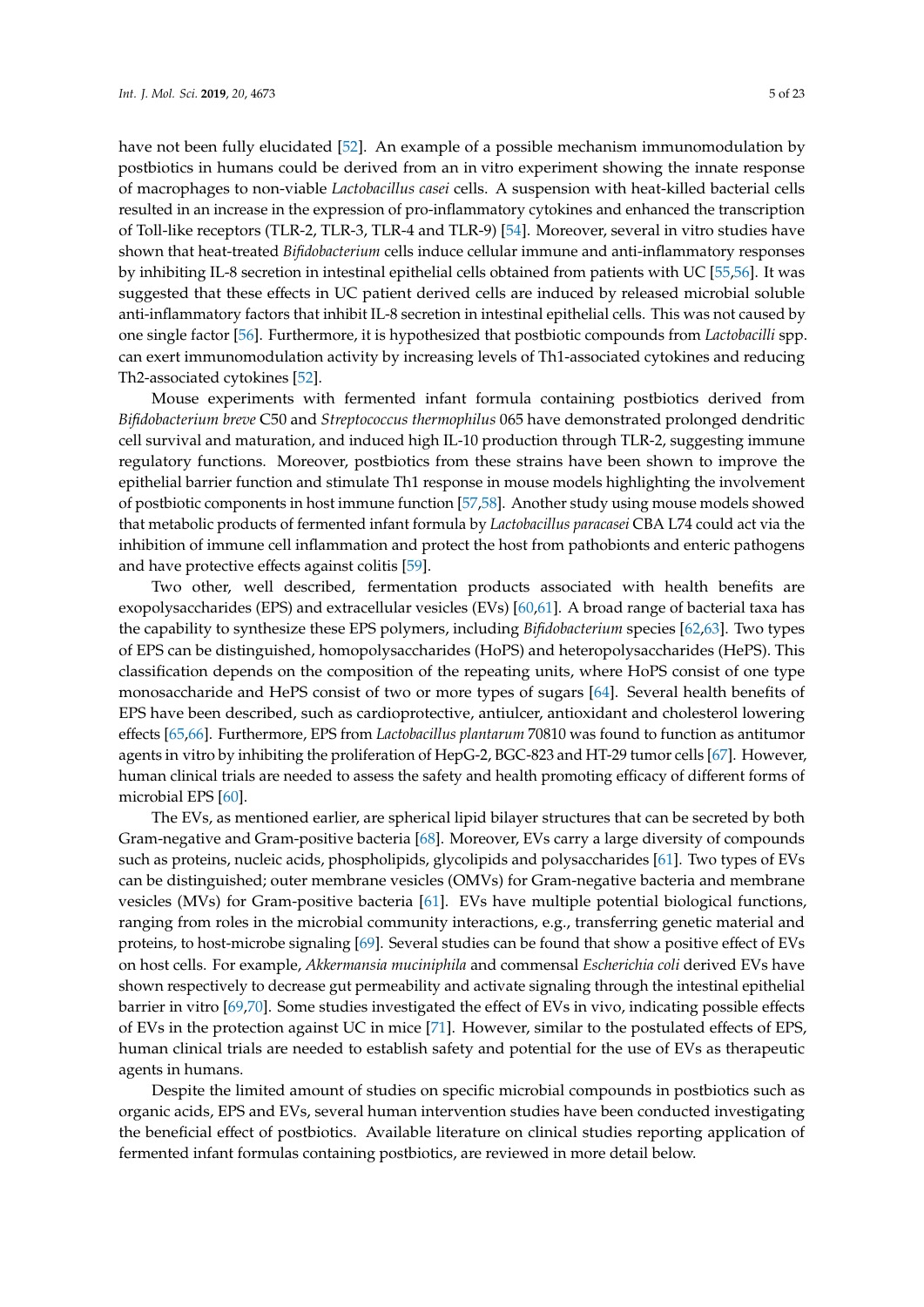# *2.1. Human Intervention Studies with Postbiotics in Early Life, Including New-Borns, Infants and Toddlers,*

*until Adulthood (*<*18 Years)*

An overview of studies in which the effects of postbiotics, mostly FIFs, were investigated can be found in Table [1](#page-10-0) [\[46](#page-18-16)[,72\]](#page-20-5).

#### 2.1.1. Studies Using *B. breve* C50 and *S. thermophilus* 065 Combined with Prebiotics (scGOS/lcFOS)

Clinical evidence for the use of a FIF with different amounts of fermentation product derived from *B. breve* C50 and *S. thermophilus* 065 combined with prebiotics (scGOS/lcFOS), suggests that this product is safe to use and well tolerated in healthy term newborns. No adverse events (AEs) were found [\[73–](#page-20-6)[75\]](#page-20-7). For example, the potential effect of FIF containing *B. breve* C50 and *S. thermophilus* 065 (scGOS/lcFOS on newborns aged 0–28 days with colic was investigated [\[73\]](#page-20-6). It was demonstrated that the product had effects against infantile colic, by reducing overall crying time and stool softening [\[73\]](#page-20-6). This was not associated with differences between daily weight gain for all groups, confirming that a FIF with scGOS/lcFOS is safe to use and results in normal growth in healthy newborns [\[74\]](#page-20-8). Moreover, this study underlines the beneficial effects of prebiotic scGOS/lcFOS on gut microbiota composition and stool characteristics, irrespective of the presence or dose of the fermented formula (none, 15% and 50%) [\[74\]](#page-20-8). Another study compared newborns aged 0–28 days consuming FIF for the effects on stool consistency. It was reported that in case of the FIF consumption, 30% fermented product with scGOS/lcFOS, stool consistency was significantly softer than standard formula and closer to that of breast-fed infants and [\[75\]](#page-20-7). These results are promising, but also show that studies taking dose-response into account are key, as different concentrations of the fermented formula (0%, 15%, 30% and 50%) can make a difference. Interestingly, beneficial effects on stool consistency was also observed in the scGOS/lcFOS only group [\[74\]](#page-20-8). Thus, scGOS/lcFOS was attributing to the result while the effect of the combination with fermented formula was not clear.

#### 2.1.2. Studies Using *B. breve* C50 and *S. thermophilus*

Studies investigating the clinical effects of formula containing postbiotics from *B. breve* C50 and *S. thermophilus* suggests that this product is safe to use, results in normal growth and were well tolerated in newborns, term and preterm and infants [\[76–](#page-20-9)[82\]](#page-20-10). The results of these studies ranged from differences in microbiota composition, gastrointestinal effects such as the incidence of diarrhea or lower concentrations of calprotectin but also systemic effects like antipoliovirus IgA response [\[79–](#page-20-11)[81\]](#page-20-12). One study investigated the effect of such product on preterm infants aged 2–5 weeks in terms of clinical tolerance and its effect on the gut microbiota, namely Tumor Necrosis Factor  $\alpha$  (TNF- $\alpha$ ), calprotectin and secretory IgA (SIgA). It was reported that there was clinical tolerance and the consumption resulted in lower abdominal distention. Moreover, benefits on inflammatory and immune markers were shown, but did not show significant changes in bacterial colonization. Moreover, lower fecal calprotectin levels were found in the FIF group [\[76\]](#page-20-9). In contrast a study on healthy term infants of 3–7 days old reported no statistically significant differences in fecal calprotectin concentrations between the subjects receiving FIF, standard formula or breast feeding [\[81\]](#page-20-12). Another study investigated the effect of such product on newborns, included at birth, who were at high risk of allergy. Here it was observed that this led to a reduction of digestive and respiratory infections compared to standard infant formula. The proportion of children with cow's milk allergy did not change but positive skin-prick test responses to cow's milk proteins were lower in the FIF group [\[77\]](#page-20-13). A comparison of thymus indices, in children aged 3 days, showed no significant differences between subjects receiving FIF and breast-fed infants. However, this study found lower fecal pH in breast fed and FIF consuming infants compared to the control formula from the third postnatal day, persisting during the 4 months of the study [\[78\]](#page-20-14). The possible effect of the postbiotic compounds was also tested for poliovirus-specific intestinal antibody response, as the researchers hypothesized that postbiotic compounds might enhance colonization of bifidobacteria, which thereby possibly trigger an intestinal immune response. In this case positive results were found for poliovirus-specific intestinal antibody response. The rise in antipoliovirus IgA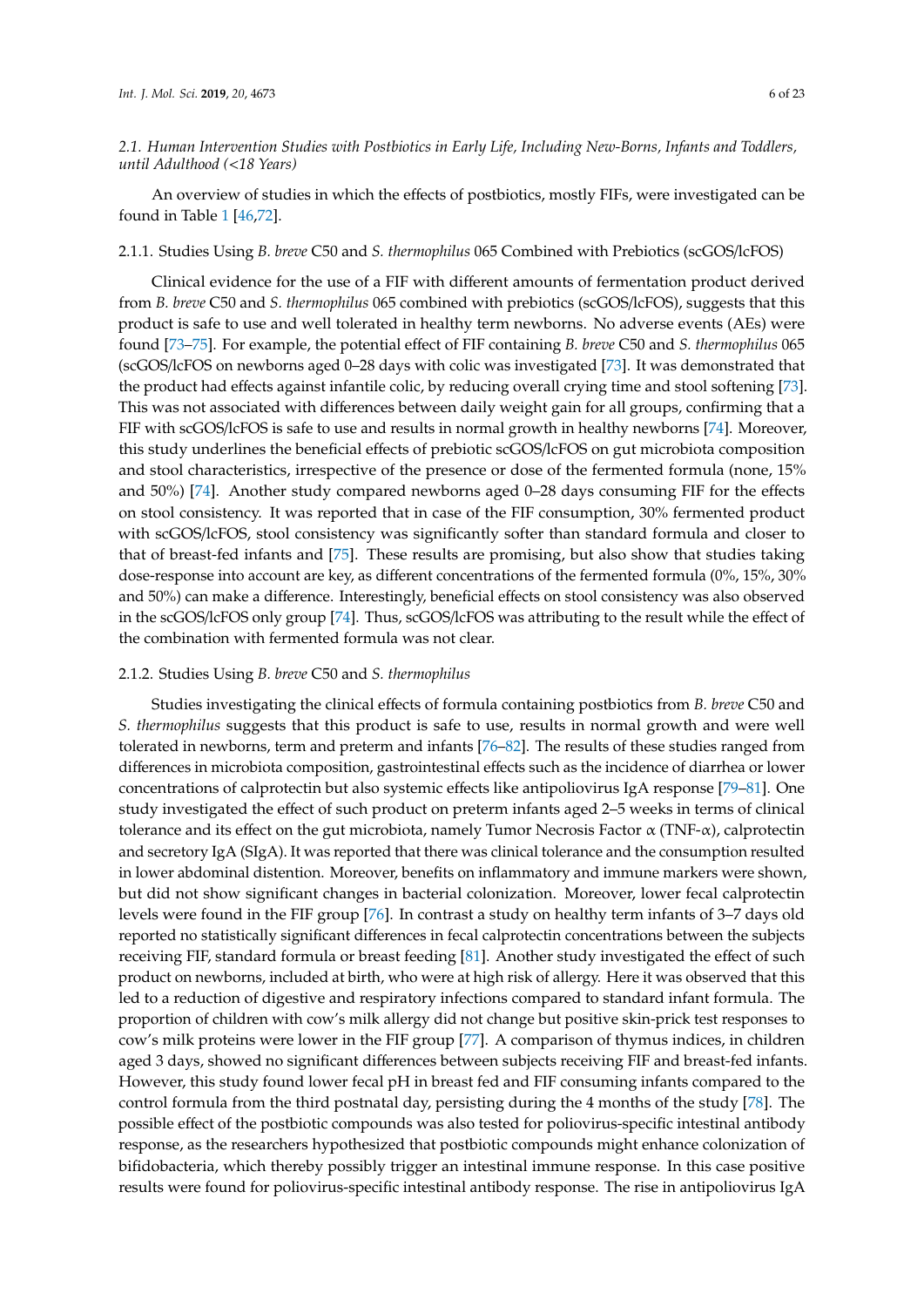increased significantly after a Pentacoq<sup>®</sup> challenge compared to the control formula. On top of this, fecal bifidobacterial levels were significantly higher in the FIF group [\[79\]](#page-20-11).

Acute diarrhea is a prominent problem as it is one of the most common causes of death in infants and children in developing countries [\[83\]](#page-20-15). However, also in western countries, although most cases take a mild to moderate severity, acute diarrhea is responsible for significant morbidity with major impact on health care costs [\[84\]](#page-21-0). It is hypothesized that FIFs could promote bifidogenic effects as well as show immunomodulatory effects and potentially help in the treatment of acute diarrhea. In relation to the two other studies mentioned above, that showed positive effects of this FIF to SIgA and antipoliovirus IgA, this FIF might also enhance e.g., antirotavirus IgA, a common cause of acute diarrhea in children [\[76,](#page-20-9)[79,](#page-20-11)[80\]](#page-20-16). As such, two studies investigated the effect of this FIF on incidence of acute diarrhea and duration. Results of both studies were contradictive as no effects on incidence or duration of acute diarrhea or hospital admissions were found in children aged 4 to 6 months. However, diarrhea episodes were less severe [\[80\]](#page-20-16). Another study in children aged less than 5 months with diarrhea reported significantly less children with diarrhea in the FIF group compared to control infant formula [\[82\]](#page-20-10). These differences in outcome might be explained by the fact that the first study investigated acute diarrhea, while the later investigated the incidence of diarrhea in children at early weaning.

### 2.1.3. Studies Using Other Postbiotic Products

Several other studies can be found that investigated the use of different types of postbiotic products. Some of these studies investigated the effect of postbiotic products on diarrhea in children below the age of 4 years, showing mixed findings indicating that the use of postbiotics in children with diarrhea should be done with great care. One study in children aged below 24 months with non-rotavirus diarrhea investigated the effect of heat-killed *L. acidophilus* LB plus its culture medium added to oral rehydration solution (ORS) compared to ORS only. In this study, recovery time was shortened by 1 day in the intervention group compared to ORS only. Beside clinical evidence, this study also investigated the effect of the postbiotic product on fluid-formed domes, a measure for anti-secretory activity, in cultured human intestinal Caco2/TC7 cell monolayers, infected with *E. coli* C1845 bacteria and found that the postbiotic products antagonizes the C1845-induced increase in paracellular permeability [\[85\]](#page-21-1). Another study, investigating the effect of heat inactivated *L. casei* strain GG on rotavirus diarrhea in in children below the age of 4 years, did not show such clear positive effects of the postbiotic compared to the viable *L. casei* strain. With regards to the duration of diarrhea, no significant differences were found between groups. However, significant differences at convalescence were found with rotavirus specific IgA secreting cells in the viable *L. casei* group, compared to the postbiotic group [\[86\]](#page-21-2). Another study investigated the effect of micronutrients (including zinc) with or without heat inactivated *L. acidophilus* compared to a placebo in infants aged 6–12 months at high risk for diarrhea related mortality (defined as at least one episode of diarrhea in the preceding two weeks). This study focused on the longitudinal prevalence of diarrhea, which was lowest in the intervention group without heat inactivated *L. acidophilus* (micronutrients only), while the intervention group with heat inactivated *L. acidophilus* showed more days of diarrhea and fever, although not significantly different from placebo. The authors therefore conclude that the intervention with heat inactivated *L. acidophilus* has a negative effect in these children [\[87\]](#page-21-3). In relation to this, a study assessing the efficacy of viable and heat-inactivated *L. rhamnosus* strain GG in infants, mean age 5.5 months, in the management of atopic eczema and allergy to cow's milk. Although the authors did not report significant differences between groups in symptom scores or differences in bacterial numbers within the genera enumerated, the treatment arm with heat-inactivated *L. rhamnosus* GG was associated with adverse gastrointestinal symptoms and diarrhea. Therefore, the study for this arm was terminated after the pilot due to these adverse events [\[88\]](#page-21-4). Therefore, due to the mixed findings and even contradictory outcomes, the use of postbiotics in children with diarrhea should be done with great care.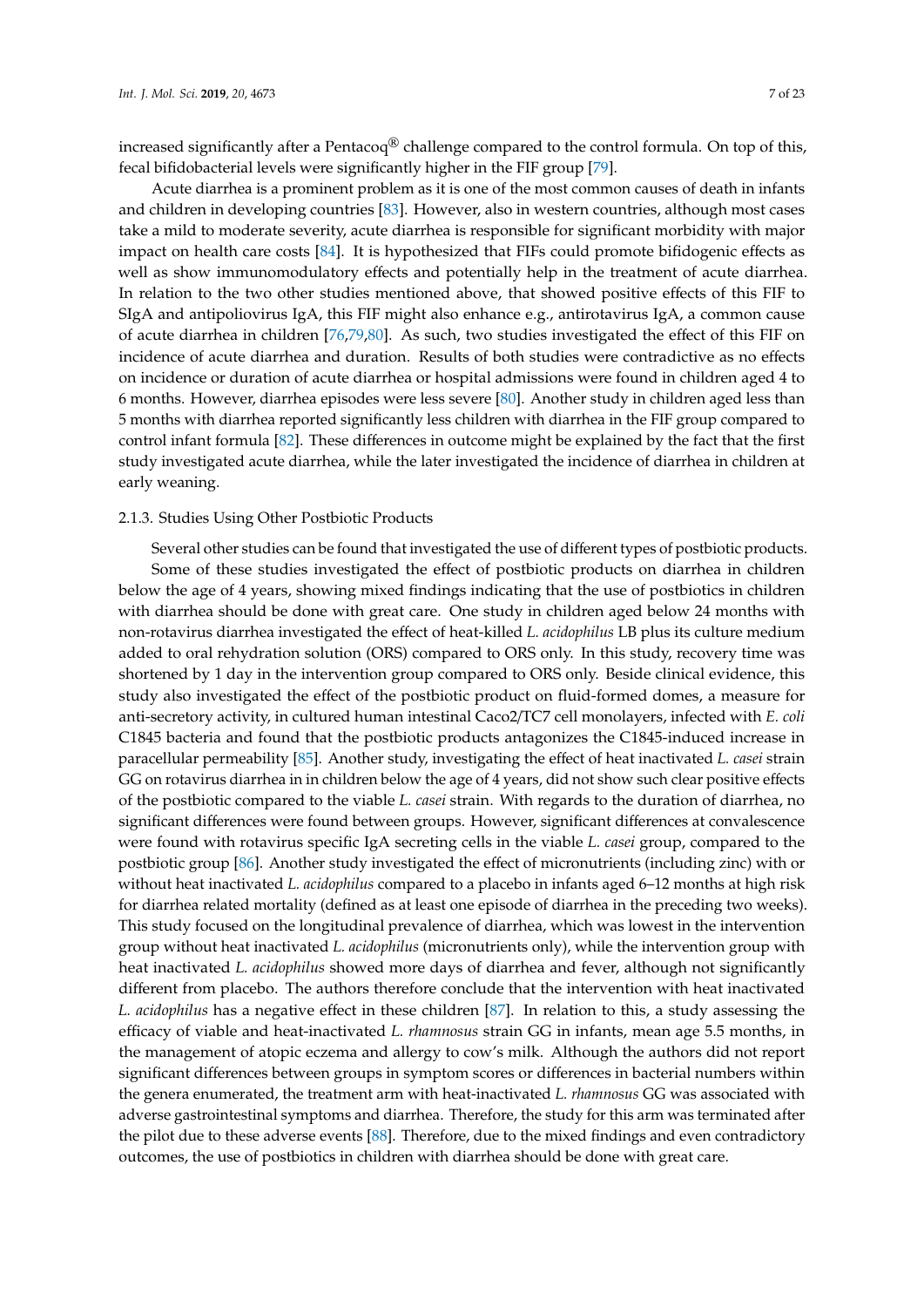Two studies showed an effect of a postbiotic cow's skim milk fermented with *L. paracasei* CBA L74 on common infectious disease (CID) in toddlers aged 12–48 months compared to a placebo. This study indicates that this product can prevent common infectious diseases in toddlers in terms of the proportion of children presenting with CID, acute gastroenteritis and upper respiratory tract infections [\[89\]](#page-21-5). Moreover, via random selection of a subset of the above mentioned study, the effect of cow's skim milk fermented with *L. paracasei* CBA L74 in toddlers aged 12–48 months on the overall gut microbiota was investigated. It was found that the relative abundance of *Lactobacillus* and *Ruminococcaceae* was increased in the intervention group with specific significant increases in *Oscillospira* and *Faecalibacterium*. At the subgenus level, *Roseburia* increased after intervention and showed positive correlative associations with SIgA and β-defensin. *Blautia* and *Bacteroides* also increased, and showed positive correlative associations with α-defensin. Furthermore, the intervention showed an increase in the relative abundance of predicted genes involved in butyrate synthesis, especially genes encoding butyryl coenzyme A transferase and butyrate kinase. Moreover, increased fecal butyrate levels in the intervention group [\[90\]](#page-21-6).

Two other studies showed that a postbiotic product has similar effects as a product containing live bacteria. One study on live and heat-killed *L. paracasei* 33 in children aged below 18 years investigated the effects on allergic rhinitis induced by house-dust mite. It was reported that the product could effectively improve the overall quality of life as measured by a modified pediatric rhino conjunctivitis quality of life questionnaire (PRQLQ) containing five domains of nose, eye, other symptoms, practical problems and activity limitations, compared to a placebo product. For the heat-killed *L. paracasei* 33 group, significant improvement was found in PRQLQ for nose, other symptoms, total score for overall quality of life, level of bother due to nose symptoms and practical problems (all *p* < 0.05). Moreover, it was found that heat-killed *L. paracasei* 33 was not inferior to a product containing live *L. paracasei* 33 cells [\[91\]](#page-21-7). In line with this, another study found that a postbiotic product was not inferior to the live probiotic in a study in children aged 10–12 years with lactose malabsorption. This study investigated the effect between live (Lacidofil) and heat-killed (Dialac) probiotics on lactose malabsorption by a breath hydrogen test (BHT) and indicated no differences between both groups. However both groups showed a significant decrease of BHT results after 120 min after giving the investigated products, indicating less lactose malabsorption. Thus, indicating that both live and heat-killed probiotics can decrease BHT in children with lactose malabsorption [\[92\]](#page-21-8).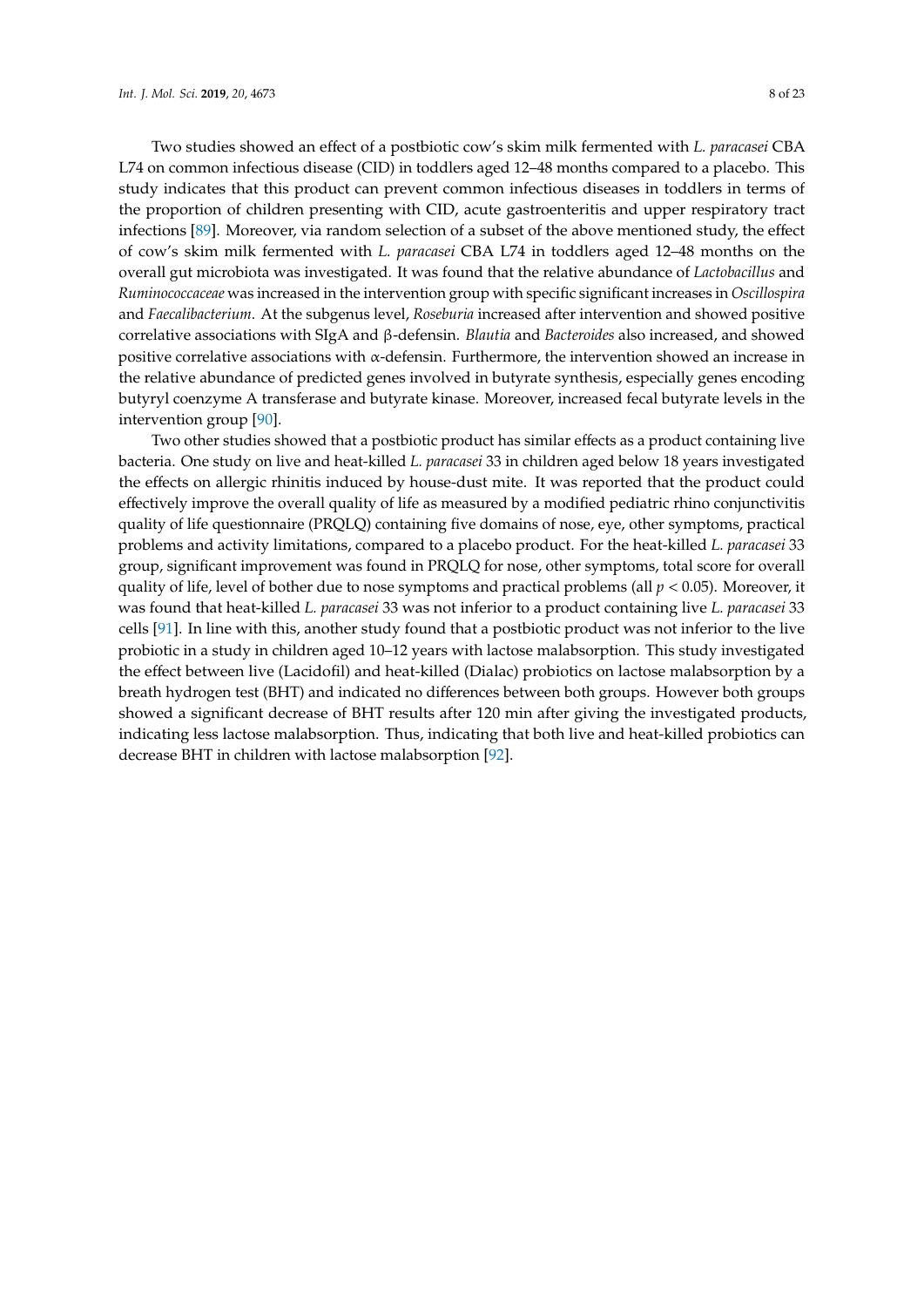| Study                               | Type of study                                                         | Intervention                                                                                                   | Comparison                                                                | $N$ (age at start)                        | Population                               | Duration                              | Outcome                                                                                                                                                                                                                                                                                                                                                                                                                                                                                              |
|-------------------------------------|-----------------------------------------------------------------------|----------------------------------------------------------------------------------------------------------------|---------------------------------------------------------------------------|-------------------------------------------|------------------------------------------|---------------------------------------|------------------------------------------------------------------------------------------------------------------------------------------------------------------------------------------------------------------------------------------------------------------------------------------------------------------------------------------------------------------------------------------------------------------------------------------------------------------------------------------------------|
| Berni Canani<br>et al. 2017<br>[90] | Double-blind,<br>randomized,<br>controlled trial                      | Cow's milk powder<br>Fermented with<br>L. paracasei CBA L74                                                    | Cow's milk<br>powder with<br>maltodextrin                                 | $20(12 - 48)$<br>months)                  | Healthy, term<br>children                | 3 months                              | Based on 16S rRNA gene amplicon sequencing of fecal samples,<br>the relative abundance of <i>Lactobacillus</i> was increased and<br>individual Blautia, Roseburia and Faecalibacterium oligotypes<br>were associated with the intervention but not the placebo,<br>showing correlative associations with immune biomarkers. The<br>intervention, not placebo, showed an increase in the relative<br>abundance of predicted genes involved in butyrate synthesis by<br>PICRUSt-predicted metagenomes. |
| Corsello et al.<br>2017 [89]        | Double-blind,<br>randomized,<br>controlled trial                      | Cow's Milk Fermented<br>with<br>L. paracasei CBA L74                                                           | Cow's milk with<br>maltodextrin                                           | 146 (12-48)<br>months)                    | Healthy, term<br>children                | 3 months                              | Children presenting common infectious diseases were<br>significantly lower in the intervention group compared to the<br>placebo group in both intention to treat (60% vs. 83%, absolute<br>risk difference of 23%, $p < 0.01$ ) and per protocol (18% vs. 40%,<br>absolute risk difference of 22%, $p < 0.01$ ). Moreover, significant<br>changes in innate and acquired immune biomarkers were only<br>observed in the intervention group.                                                          |
| Vandenplas<br>et al. 2017<br>$[73]$ | Double-blind,<br>randomized,<br>controlled trial                      | Lactofidus 50%FERM,<br>scGOS/lcFOS+ 15%FERM<br>or scGOS/lcFOS+<br>50%FERM                                      | scGOS/lcFOS                                                               | 432 (0-28 days)                           | Healthy, term<br>infants                 | 17 weeks                              | All formulas were well tolerated, infant colic was significant<br>lower (8%) with scGOS/lcFOS+50% FERM than scGOS/lcFOS<br>$(20\%, p = 0.034)$ or 50% FERM $(20\%, p = 0.036)$ at week 4. Daily<br>crying duration was lower in the scGOS/lcFOS + 50%FERM<br>and stools were softer compared to 50% FERM.                                                                                                                                                                                            |
| Huet et al.<br>2016 [74]            | Double-blind,<br>randomized,<br>controlled trial                      | Lactofidus 50% FERM,<br>scGOS/lcFOS+ 15% FERM<br>or scGOS/lcFOS+ 50%<br><b>FERM</b>                            | scGOS/lcFOS                                                               | 432 (0-28 days)                           | Healthy, term<br>infants                 | 17 weeks                              | Equivalence of weight gain (SD) per day in all groups,<br>scGOS/lcFOS 29.7 (6.1), scGOS/lcFOS+ 15% FERM 28.5 (4.8),<br>scGOS/lcFOS + 50% FERM 28.5 (5.0) and 50% FERM 28.7 (5.9)<br>g/day. No differences in other growth parameters, formula<br>intake or number/severity of AEs. All scGOS/lcFOS-containing<br>formula; lower stool pH and Clostridium difficile levels and<br>higher IgA levels.                                                                                                  |
| Herrera et al.<br>$2015$ [75]       | Double-blind,<br>randomized,<br>controlled, trial<br>Meeting abstract | Lactofidus scGOS/lcFOS+<br>30%FERM                                                                             | scGOS/lcFOS and<br>$N = 100$ breast-fed<br>children as<br>reference group | 200 (0-28 days)<br>100 reference<br>group | Healthy, term<br>infants                 | 17 weeks                              | The scGOS/lcFOS + 30% FERM was well tolerated. Stool<br>consistency for the $scGOS/lcFOS + 30\%$ FERM group was closer<br>to the breast-fed reference group, and a significantly softer<br>median from 4 weeks onwards compared to the scGOS/lcFOS<br>group ( $p \le 0.005$ ). From week 9 onwards scGOS/lcFOS + 30%<br>FERM had a significant higher median stool frequency<br>compared to scGOS/lcFOS only ( $p \le 0.05$ ).                                                                       |
| Campeotto<br>et al. 2011<br>$[76]$  | Double-blind,<br>randomized,<br>controlled trial                      | Preterm infant formula,<br>heat-inactivated FERM<br>with <i>B. breve</i> C50 and <i>S.</i><br>thermophilus 065 | Preterm infant<br>formula                                                 | 58 (0-3 days)                             | Pre-term infants<br>30-35 weeks of<br>GA | During<br>hospital stay;<br>2-5 weeks | No differences between groups in anthropometrics and<br>digestive tolerance, except abdominal distention, which was<br>lower in the FERM group (0 FERM vs. 8 control, $p = 0.016$ ).<br>Bacterial colonization was not different between groups.<br>Significant lower fecal calprotectin was found in the FERM<br>group from week $3 (p = 0.01)$ .                                                                                                                                                   |

Table 1. Studies reporting interventions with postbiotics in early life, including newborns, infants and toddlers, until adulthood (<18 years).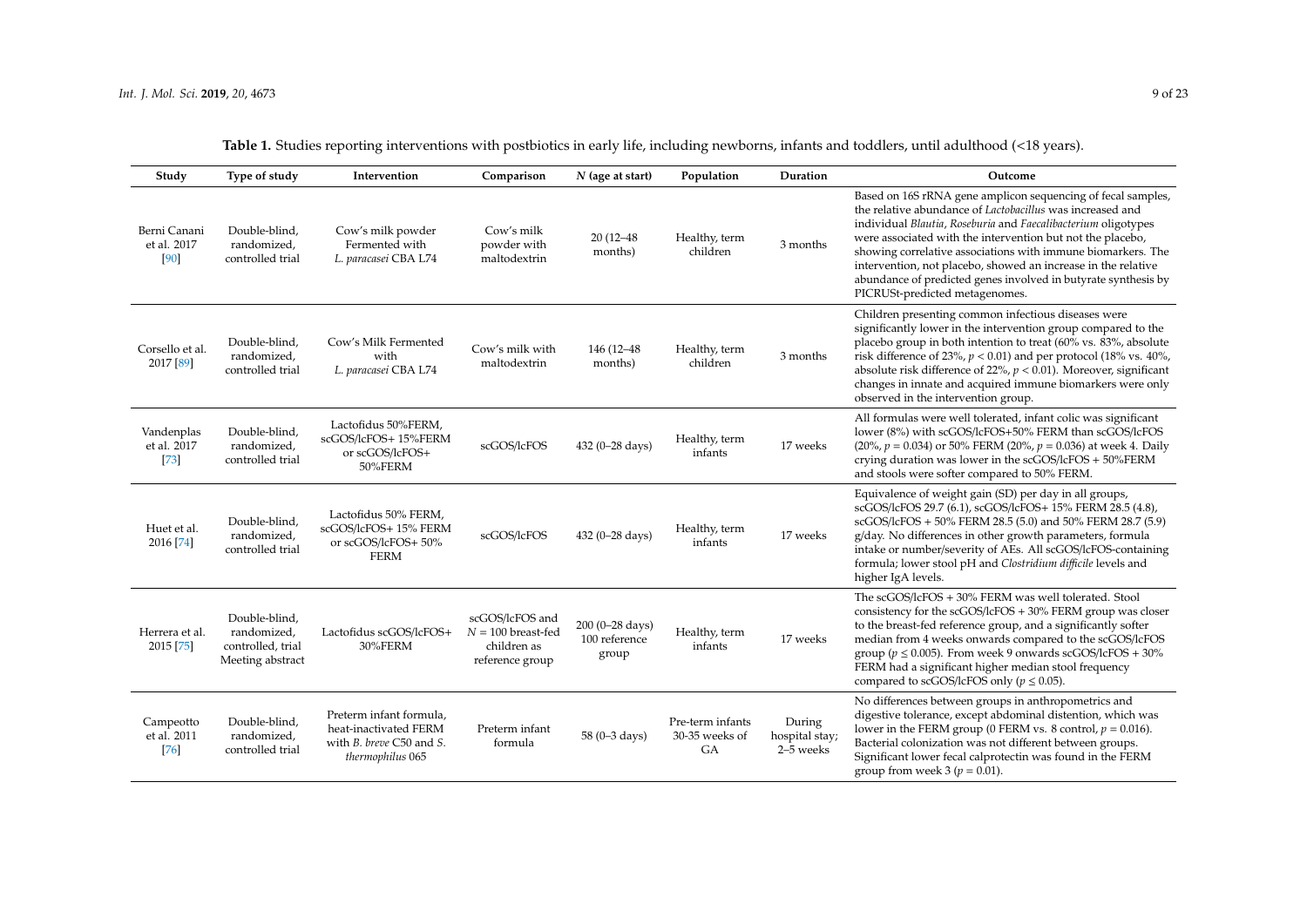| Table 1. Cont. |  |
|----------------|--|
|----------------|--|

| Study                                 | Type of study                                             | Intervention                                                                                                   | Comparison                                                                              | $N$ (age at start)                   | Population                                                             | Duration                                               | Outcome                                                                                                                                                                                                                                                                                                                                                                                                                                                                                                        |
|---------------------------------------|-----------------------------------------------------------|----------------------------------------------------------------------------------------------------------------|-----------------------------------------------------------------------------------------|--------------------------------------|------------------------------------------------------------------------|--------------------------------------------------------|----------------------------------------------------------------------------------------------------------------------------------------------------------------------------------------------------------------------------------------------------------------------------------------------------------------------------------------------------------------------------------------------------------------------------------------------------------------------------------------------------------------|
| Morisset et al.<br>2011 [77]          | Double-blind,<br>randomized,<br>controlled trial          | Infant formula,<br>heat-inactivated with<br>B. breve C50 and S.<br>thermophilus                                | Standard infant<br>formula                                                              | 129<br>(birth)                       | Infants with a<br>high risk of<br>atopy                                | 12 months,<br>follow-up at<br>24 months                | The fermented formula did not alter proportion of children<br>with cow's milk allergy, but decreased the proportion of<br>positive skin prick tests to cow's milk (1.7% vs. 12.5%, $p = 0.03$ ),<br>incidence of digestive AEs (39% vs. 63%, $p = 0.01$ ) and<br>respiratory potentially allergic AEs at 12 months (7% vs. 21%,<br>$p = 0.03$ ) and respiratory potentially allergic AEs at 24 months<br>$(13\% \text{ vs. } 35\%, p = 0.01)$                                                                  |
| Rampengan<br>et al. 2010<br>$[92]$    | Pretest-posttest<br>single blinded<br>randomized<br>study | Lacidofil capsules<br>containing<br>heat-inactivated<br>Lactobacillus helveticus R-52<br>and L. rhamnosus R-11 | Dialac sachets                                                                          | 79 (10-12 years<br>of age)           | Healthy children<br>with lactose<br>mal-absorption                     | 2 weeks                                                | Both groups showed a significant decrease before vs. after<br>consumption of the intervention products of the BHT (from<br>$34.51 \pm 10.35$ to $22.13 \pm 12.41$ , $p < 0.001$ for live probiotics and<br>from $36.00 \pm 10.18$ to $20.30 \pm 8.68$ , $p < 0.001$ in the killed<br>probiotics group). No differences were found between groups<br>after intervention ( $p = 0.453$ ).                                                                                                                        |
| Indrio et al.<br>2007 [78]            | Double-blind,<br>randomized,<br>controlled trial          | Infant formula,<br>heat-inactivated with<br>B. breve C50 and<br>S. thermophilus                                | Standard infant<br>formula<br>And $N = 30$<br>breast-fed children<br>as reference group | 60 (3 days)<br>30 reference<br>group | Healthy, term<br>infants                                               | 4 months                                               | Fecal pH was lower in breast-fed infants ( $p < 0.05$ ), however it<br>was similar to the FIF group from the third postnatal day<br>onwards for the entire 4 months. The FIF group showed<br>comparable thymus indices compared to breast-fed infants.<br>Probiotic fermentation products have effects comparable to<br>those of the bacteria composing the intestinal microbiota.                                                                                                                             |
| Lievin-Le<br>Moal et al.<br>2007 [85] | Double-blind,<br>randomized,<br>controlled trial          | Heat-killed L. acidophilus<br>LB plus culture medium                                                           | Placebo sachets                                                                         | 80 (10 months)                       | Infants with<br>acute diarrhea of<br>suspected<br>infectious origin    | 96 h of which<br>72 h with<br>intervention<br>products | Recovery time of infants with nonrotavirus diarrhea was<br>shortened by 1 day when taking lyophilized, heat-killed L.<br>acidophilus LB plus their culture medium (time until the first<br>normal stool was passed compared to the placebo $(39.5 \pm 10.5)$ h<br>vs. $63.4 \pm 14.9$ , $p < 0.01$ ).                                                                                                                                                                                                          |
| Sharieff et al.<br>2006 [87]          | Triple-blind,<br>randomized,<br>controlled trial          | Micronutrient sachets<br>with heat-inactivated LAB                                                             | Micronutrient<br>sachets or placebo<br>sachets                                          | $75(6-12)$<br>months)                | Healthy infants<br>with high risk<br>for diarrhea<br>related mortality | 2 months                                               | Prevalence of diarrhea was 26% in the micronutrient with LAB<br>group, 15% in the micronutrient group and 26% in the placebo<br>group; difference between the micronutrient with LAB and<br>placebo was not significantly different.                                                                                                                                                                                                                                                                           |
| Peng et al.<br>2005 [91]              | Double-blind,<br>randomized,<br>controlled trial          | Capsules with live or<br>heat-killed L. paracasei 33                                                           | Placebo capsules                                                                        | $90$ (<18 years)                     | Patients with<br>perennial allergic<br>rhinitis                        | 30 days                                                | QOL increased in both intervention groups, compared to the<br>placebo in frequency $(9.47 \pm 2.89, 6.30 \pm 2.19 \text{ vs. } -3.47 \pm 1.53,$<br>respectively; $p < 0.0001$ ) and level of bother (5.91 $\pm$ 3.21,<br>6.04 ± 2.44, vs. $-2.80 \pm 1.64$ , respectively; $p = 0.004$ ). Efficacy of<br>heat-killed L. paracasei LP33 was not inferior to the live variant.                                                                                                                                   |
| Mullie et al.<br>2004 [79]            | Double-blind,<br>randomized,<br>controlled trial          | Infant formula,<br>heat-inactivated with<br>B. breve C50 and<br>S. thermophilus                                | Standard infant<br>formula                                                              | 30 (first days of<br>life)           | Healthy term<br>infants                                                | 4 months                                               | In the FIF group at 4 months significant higher bifidobacteria<br>levels ( $p = 0.0498$ ) and Bifidobacterium longum/Bifidobacterium<br><i>infantis</i> ( $p = 0.0399$ ) compared to standard formula.<br>Antipoliovirus IgA increased after Pentacoq <sup>®</sup> challenge<br>$(p < 0.001)$ , rise was significantly higher in the FIF group<br>$(p < 0.02)$ . antibody titers correlated to bifidobacteria, especially<br>with <i>B</i> . longum/ <i>B</i> . infantis and <i>B</i> . breve ( $p < 0.002$ ). |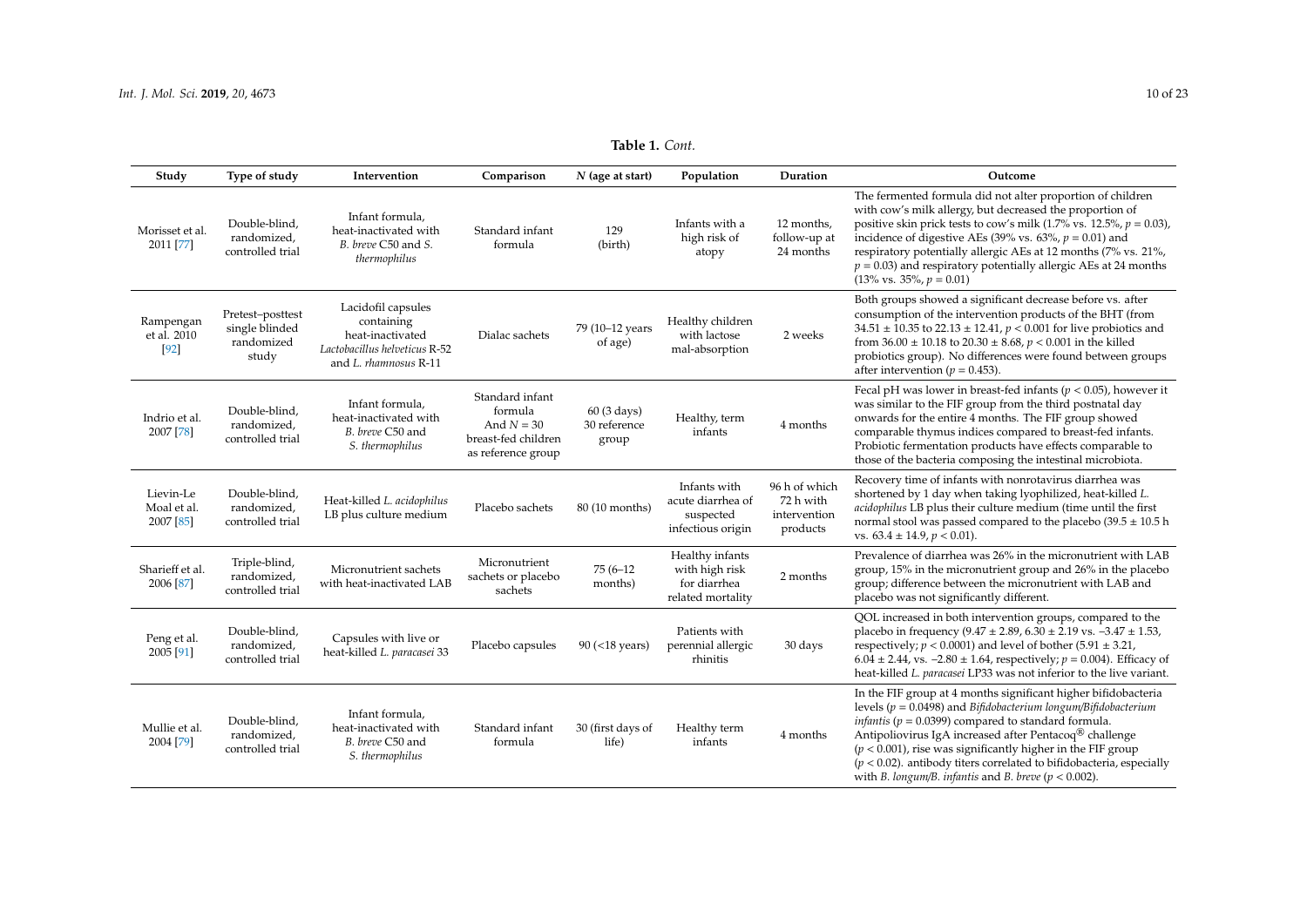| Study                              | Type of study                                    | Intervention                                                                    | Comparison                                              | $N$ (age at start)          | Population                                                    | Duration             | Outcome                                                                                                                                                                                                                                                                                                                                                                                                                                                                                                                 |
|------------------------------------|--------------------------------------------------|---------------------------------------------------------------------------------|---------------------------------------------------------|-----------------------------|---------------------------------------------------------------|----------------------|-------------------------------------------------------------------------------------------------------------------------------------------------------------------------------------------------------------------------------------------------------------------------------------------------------------------------------------------------------------------------------------------------------------------------------------------------------------------------------------------------------------------------|
| Thibault et al.<br>2004 [80]       | Double-blind,<br>randomized,<br>controlled trial | Infant formula,<br>heat-inactivated with<br>B. breve C50 and<br>S. thermophilus | Standard infant<br>formula                              | $971(4 - 6)$<br>months)     | Healthy term<br>infants                                       | 5 months             | Incidence and duration of diarrhea and number of hospital<br>admissions did not differ significantly between groups. In the<br>FIF group compared to standard formula diarrhea episodes<br>were less severe, fewer cases of dehydration (2.5% vs. 6.1%,<br>$p = 0.01$ , fewer medical consultations (46% vs. 56.6%,<br>$p = 0.003$ , fewer ORS prescriptions (41.9% vs. 51.9%, $p = 0.003$ )<br>and fewer switchers to other formula (59.5% vs. 74.9%,<br>$p = 0.0001$ ).                                               |
| Campeotto<br>et al. 2004<br>[81]   | Prospective<br>study                             | Infant formula,<br>heat-inactivated with<br>B. breve C50 and<br>S. thermophilus | Standard infant<br>formula<br>$N = 32$ breast-fed       | 37 (3–7 days)               | Healthy term<br>infants                                       | 3 months             | Fecal calprotectin concentrations did not significantly differ<br>between groups (medians; standard formula 148 μg/g, FIF<br>144 µg/g and breast milk 204 µg/g), but higher (total median<br>calprotectin $167 \mu g/g$ ) than the reference value for healthy<br>adults $(50 \ \mu g/g)$ .                                                                                                                                                                                                                             |
| Kirjavainen<br>et al. 2003<br>[88] | Double-blind<br>randomized                       | Infant formula containing<br>live or heat inactivated<br>L. rhamnosus GG        | Hydrolyzed whey<br>formula                              | 35 (mean age<br>5.5 months) | Infants with<br>atopic eczema<br>and allergy to<br>cow's milk | Mean of 7.5<br>weeks | Atopic eczema and subjective symptoms decreased in all three<br>groups and did not differ significantly between groups. No<br>differences were found in the bacterial numbers within the<br>genera enumerated. However, heat inactivated L. rhamnosus<br>GG was associated with adverse gastrointestinal symptoms<br>and diarrhea.                                                                                                                                                                                      |
| Kaila et al.<br>1995 [86]          | Double-blind,<br>randomized                      | Heat inactivated L. casei                                                       | Viable L. casei<br>$10^{10-11}$ colony<br>forming units | $41$ (<4 years)             | Infants with<br>acute rotavirus<br>diarrhea                   | 5 days               | No significant differences at the acute state for specific antibody<br>secreting cells against rotavirus between heat inactivated<br>L. casei vs. viable L. casei (2/8 vs. $2/9$ , $p = 0.66$ ) or mean<br>antibodies (0.1 vs. 0.04, $p = 0.52$ ). In contrast to the<br>convalescent stage, in favor of the viable L. casei for antibody<br>secreting cells (2/13 vs. 10/12, $p = 0.002$ ) and mean antibodies<br>(22.4 vs. 50.7, $p = 0.04$ ). Clinical recovery from rotavirus<br>diarrhea was equal in both groups. |
| Boudraa et al.<br>1994 [82]        | Randomized<br>study                              | Infant formula,<br>heat-inactivated with<br>B. breve C50 and<br>S. thermophilus | Standard infant<br>formula                              | $84$ ( $<$ 5 months)        | Healthy infants                                               | Approx. 85<br>days   | Rate of acceptance was similar in both groups. The FIF group<br>had significantly less children with diarrhea compared to<br>standard infant formula (10 vs. 19, $p = 0.06$ ), less episodes of<br>diarrhea (49 vs. 97, $p = 0.001$ ). Respiratory tract infection was<br>similar between groups (36 vs. 37).                                                                                                                                                                                                           |

## **Table 1.** *Cont.*

<span id="page-10-0"></span>AEs: Adverse events, FERM: Fermented formula, FOS: Fructo-oligosaccharides, GA: Gestational age, GOS: Galacto-oligosaccharides, LAB: Lactic acid bacteria, ORS: Oral rehydration solution, SD: Standard deviation, QOL: Quality of life.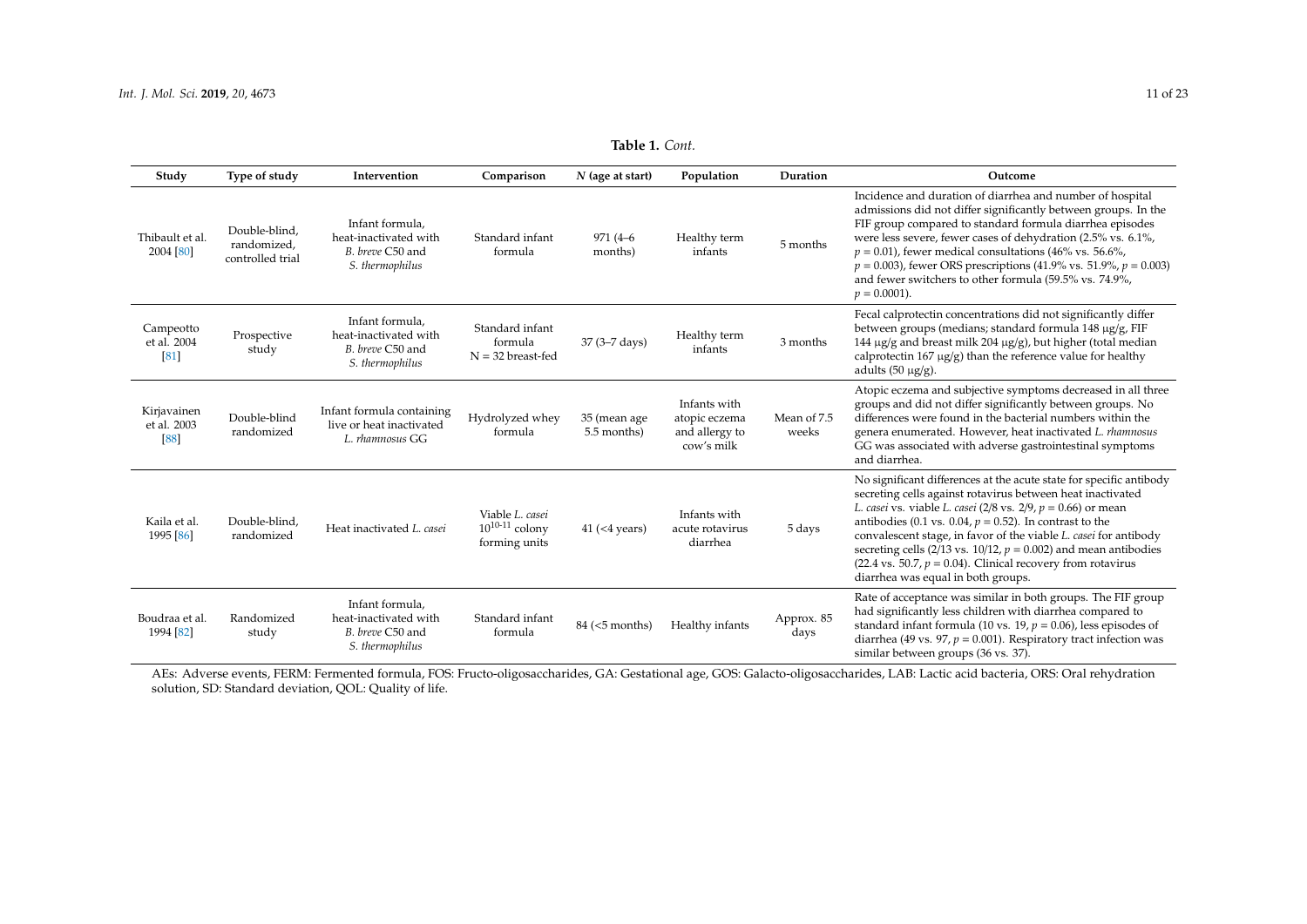#### *2.2. Human Intervention Studies with Postbiotics in Later Life, Including Adults and Elderly (*>*18 years).*

An overview of studies that investigated the effect of postbiotics later in life, including adults and elderly (>18 years) can be found in Table [2.](#page-12-0)

All studies using postbiotics in adults are products derived from non-viable lactobacilli species. These studies suggest that inactivated lactobacilli species are safe to use. Moreover, most studies found positive effects for the use of postbiotics on diverse primary outcomes, especially for gastrointestinal functioning and in the treatment of chronic diarrhea or diarrhea predominant IBS [\[93](#page-21-17)[–95\]](#page-21-18).

One study investigated the effect of postbiotic *L. paracasei* K71 versus a placebo in adults, aged 20–65, on atopic dermatitis. Skin severity scores were significantly improved after 8 and 12 weeks in the intervention group, but not in the placebo group. Consumption of topical therapeutics, though not significant, was 1.9 times more in the placebo group compared to the intervention group. However, differences between groups on itch scores and quality of life did not show such clear effects [\[96\]](#page-21-19).

Several studies focused on potential protective effects of postbiotics on immune responses. Overall, despite the fact that these products seem safe to use in adults, these studies do now show very clear evidence to use postbiotic products in the protection against human rhinovirus (HRV) or for influenza vaccinations. However, in elderly over the age of 65 postbiotic *L. pentosus* b240 can reduce, dose-dependently, the rate of common cold, as shown by a study investigating the effect of postbiotic *Lactobacillus pentosus* b240 in a low or a high dose in elderly over the age of 65 compared to a placebo on the incidence of common cold. The high dose  $(2 \times 10^{10}$  heat-killed cells) showed the lowest accumulated incidence rate, as well as the highest quality of life, followed by the low dose ( $2 \times 10^9$ ) heat-killed cells) and last the placebo. This indicates not only that this postbiotic might be effective in the prevention of common cold infections, but that there is a dose-response effect as well [\[97\]](#page-21-20). Less clear indications for the positive effects of postbiotics were found in a study in women (average age 45.4 ± 8.1 years) investigating the effects of *L. plantarum* L-137 versus placebo on interferon (IFN) response after trivalent inactivated influenza vaccine. No differences were found in seroresponse rate, seroprotection rate and geometric mean Ab titers after the first or second dose of vaccine. However, IFN-β levels were significantly higher compared to the placebo group [\[98\]](#page-21-21). Likewise, no clear positive effects of a postbiotic were found in the most recent study, that investigated the effect of juice enriched with postbiotic *L. rhamnosus* GG in adults aged 18–65 years, compared to juice enriched with live *L. rhamnosus* GG or a placebo after a tissue culture infectious dose of HRV. This study showed no significant differences in viral loads, but reported a tendency towards the lowest HRV load in the postbiotic group [\[99\]](#page-21-22).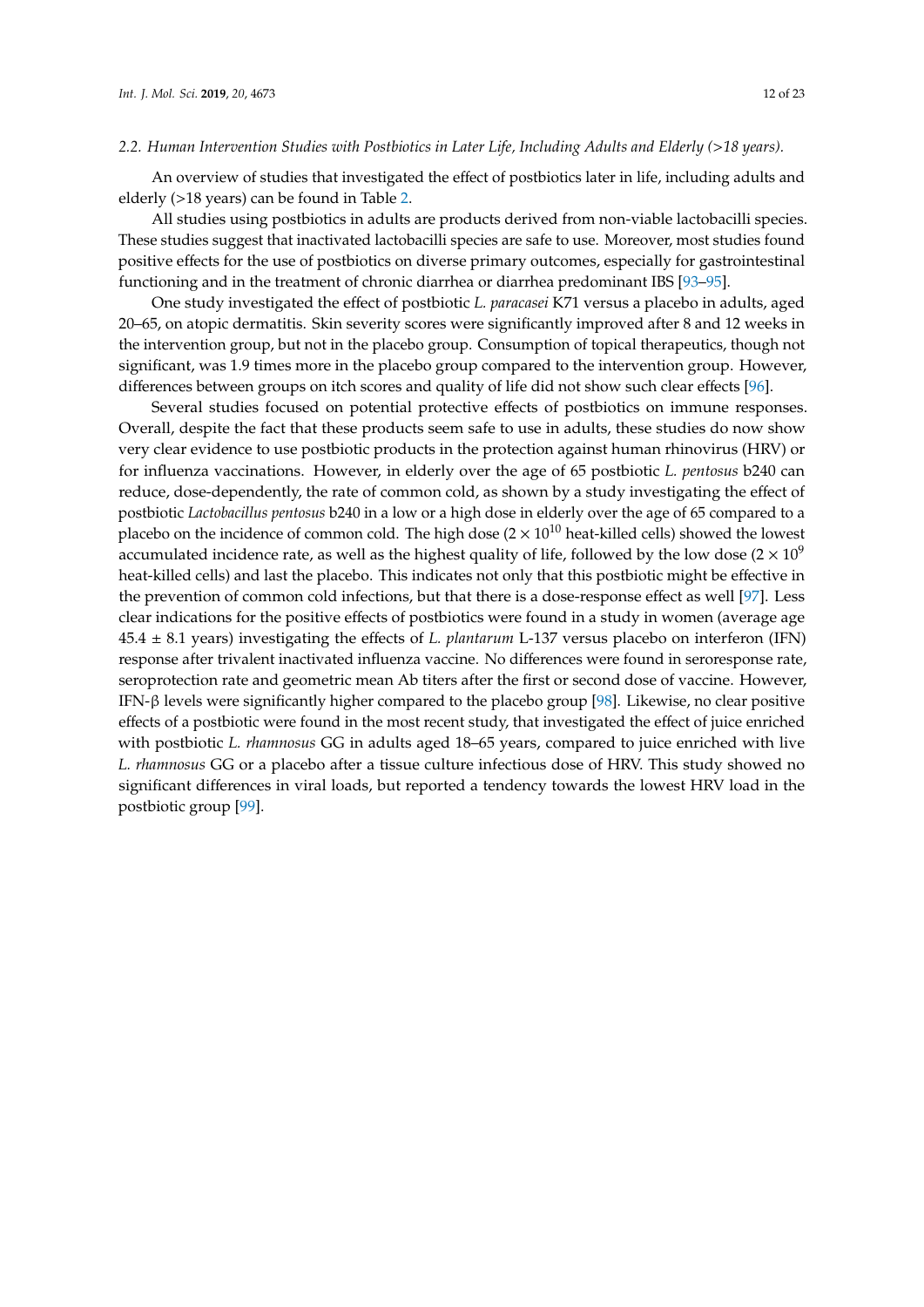| Study                             | Type of study                                                                                       | Intervention                                                                                                          | Comparison                                                       | $N$ (age)                      | Population                                                                                                                 | Duration | Outcome                                                                                                                                                                                                                                                                                                                                                                                                                                                                                                                                                                                                                                                                                                                                                        |
|-----------------------------------|-----------------------------------------------------------------------------------------------------|-----------------------------------------------------------------------------------------------------------------------|------------------------------------------------------------------|--------------------------------|----------------------------------------------------------------------------------------------------------------------------|----------|----------------------------------------------------------------------------------------------------------------------------------------------------------------------------------------------------------------------------------------------------------------------------------------------------------------------------------------------------------------------------------------------------------------------------------------------------------------------------------------------------------------------------------------------------------------------------------------------------------------------------------------------------------------------------------------------------------------------------------------------------------------|
| Tapiovaara<br>et al. 2016<br>[99] | Double-blind,<br>placebo controlled<br>randomized, pilot<br>study                                   | Juice containing live<br>or heat inactivated<br>L. rhamnosus GG                                                       | Control juice<br>without live or<br>heat inactivated<br>bacteria | 59 (18-65<br>years)            | Healthy subjects                                                                                                           | 6 weeks  | A tendency towards the lowest HRV loads in the live L.<br>rhamnosus GG group, and highest in the placebo group (on day<br>2: Live 6.20, heat inactivated 6.30 and placebo 7.25, $p = 0.57$ ).<br>HRV load positively correlated with symptom scores ( $p = 0.034$ )                                                                                                                                                                                                                                                                                                                                                                                                                                                                                            |
| Sawada et al.<br>2016 [93]        | Double-blind<br>placebo controlled<br>randomized study                                              | Fermented milk<br>beverage with<br>sterilized L. gasseri<br>CP2305                                                    | Artificially<br>acidified<br>milk-based<br>placebo beverage      | 39 (20-70 years<br>of age)     | Healthy individuals<br>with a tendency towards<br>constipation ( $N = 20$ ) or<br>frequent bowel<br>movements ( $N = 19$ ) | 3 weeks  | In the intervention group, scores on the Bristol stool scale<br>improved significantly after 3 weeks of intervention ( $p < 0.05$ ).<br>Output and color tone were also improved, especially in<br>subjects with a tendency towards constipation. Moreover,<br>SCFAs (propionate, butyrate and valeric acid) were significantly<br>increased as well as <i>Clostridium</i> cluster IV and a beneficial effect<br>on the regulation of intestinal function was found.                                                                                                                                                                                                                                                                                           |
| Shinkai et al.<br>2013 [97]       | Double-blind<br>placebo controlled<br>randomized study                                              | Tablets containing<br>heat killed L. pentosus<br>b240 in a low $(2 \times 10^9)$<br>or high $(2 \times 10^{10})$ dose | Placebo tablets<br>without L.<br>pentosus b240                   | $280 (>65$ years)              | Healthy elderly                                                                                                            | 20 weeks | Results for high dose vs. low dose vs. placebo were, for the<br>accumulated incidence rate of common cold: 29.0% vs. 34.8%<br>vs. 47.3% respectively ( $p$ for trend = 0.012). General health<br>perception, measured by SF-36, increased in both intervention<br>groups ( $p$ for trend = 0.016).                                                                                                                                                                                                                                                                                                                                                                                                                                                             |
| Arimori et al.<br>2012 [98]       | Randomized<br>single-blind<br>placebo-controlled<br>study                                           | Tablets containing<br>heat-killed<br>L. plantarum L-137                                                               | Placebo tablets<br>without<br>L. plantarum<br>$L-137$            | $16(45.4 \pm 8.1)$<br>years)   | Healthy women                                                                                                              | 8 weeks  | No differences were found between groups in seroresponse rate<br>and geometric mean Ab titers after the first or second dose of<br>inactivated influenza vaccine. Levels of IFN- $\beta$ were<br>significantly higher in the intervention group than in the<br>placebo group ( $p < 0.05$ ). Moreover, type I IFN production was<br>enhanced in the intervention group.                                                                                                                                                                                                                                                                                                                                                                                        |
| Terrerias et al.<br>2011 [94]     | Observational<br>study                                                                              | Inactivated<br>Lactobacillus LB and<br>fermented culture<br>medium (Lacteol LB)                                       | n.a.                                                             | 297 (53.4 $\pm$ 17.3<br>years) | Patients with IBS-D                                                                                                        | 1 month  | Pain scores decreased from $4.46 \pm 0.15$ to $2.8 \pm 0.14$ after<br>treatment ( $p < 0.0001$ ), as well as bloating from $4.49 \pm 0.18$ to<br>$2.5 \pm 0.15$ ( $p < 0.0001$ ). The HRQOL score, inversely correlated<br>with quality of life, decreased from $5.99 \pm 0.14$ to $3.92 \pm 0.16$<br>$(p < 0.0001)$ . Mean number of stools per week also decreased<br>from 17.59 to 12.83 after treatment ( $p < 0.0001$ ).                                                                                                                                                                                                                                                                                                                                  |
| Moroi et al.<br>2011 [96]         | Double-blind<br>placebo controlled<br>randomized study                                              | Heat-killed L. paracasei<br>K71                                                                                       | Placebo without<br>L. paracasei K71                              | 34 (20-65<br>years)            | Patients with mild or<br>moderate atopic<br>dermatitis                                                                     | 12 weeks | Skin severity scores decreased significantly in the intervention<br>group, not in the placebo group ( $p < 0.05$ ). Itch scores and QOL<br>was not significantly different between groups. Consumption<br>of topical therapeutics was 1.9 times higher compared to the<br>intervention group, but not significantly different.                                                                                                                                                                                                                                                                                                                                                                                                                                 |
| Xiao et al.<br>2002 [95]          | Prospective,<br>randomized trial<br>$\mathbf{A}$ and $\mathbf{A}$ are $\mathbf{A}$ and $\mathbf{A}$ | Live or heat-killed<br>L. acidophilus LB<br><b>TIDIT IT</b>                                                           | n.a.<br>TIDQQT T1                                                | 137 (17-92)<br>years)          | Patients with chronic<br>diarrhea<br>$(1)$ $(1)$ $(1)$ $(1)$ $(1)$ $(1)$ $(1)$ $(1)$ $(1)$ $(1)$                           | 4 weeks  | Mean bowel frequency was significantly lower in the<br>heat-killed L. acidophilus LB group compared to the live<br>L. acidophilus LB group $(1.88 \pm 1.24 \text{ vs. } 2.64 \pm 1.12 \text{ at week } 2 \text{ and } 1.66 \pm 1.12 \text{ at week } 2 \text{ and } 2.66 \pm 1.12 \text{ at week } 2 \text{ and } 2.66 \pm 1.12 \text{ at week } 2 \text{ and } 2.66 \pm 1.12 \text{ at week } 2 \text{ and } 2.66 \pm 1.12 \text{ at week } 2 \text{ and } 2.66 \pm 1.12 \text{ at week } 2 \text{ and } 2.$<br>$1.39 \pm 0.92$ vs. $2.19 \pm 1.05$ at week 4, $p < 0.05$ ). Improvement in<br>stool consistency, abdominal pain, distention and feeling of<br>incomplete evacuation were significantly higher in the<br>heat-killed L. acidophilus LB group. |

Table 2. Studies with postbiotics later in life, including adults and elderly (>18 years).

<span id="page-12-0"></span>Ab: Antibody, AEs: Adverse events, HRV: Human rhinovirus, HRQOL: Health related quality of life, IBS-D: Irritable bowel syndrome, diarrhea predominant, IFN-β: interferon- β, SCFAs: Short-chain fatty acids, SD: Standard deviation, QOL: Quality of life.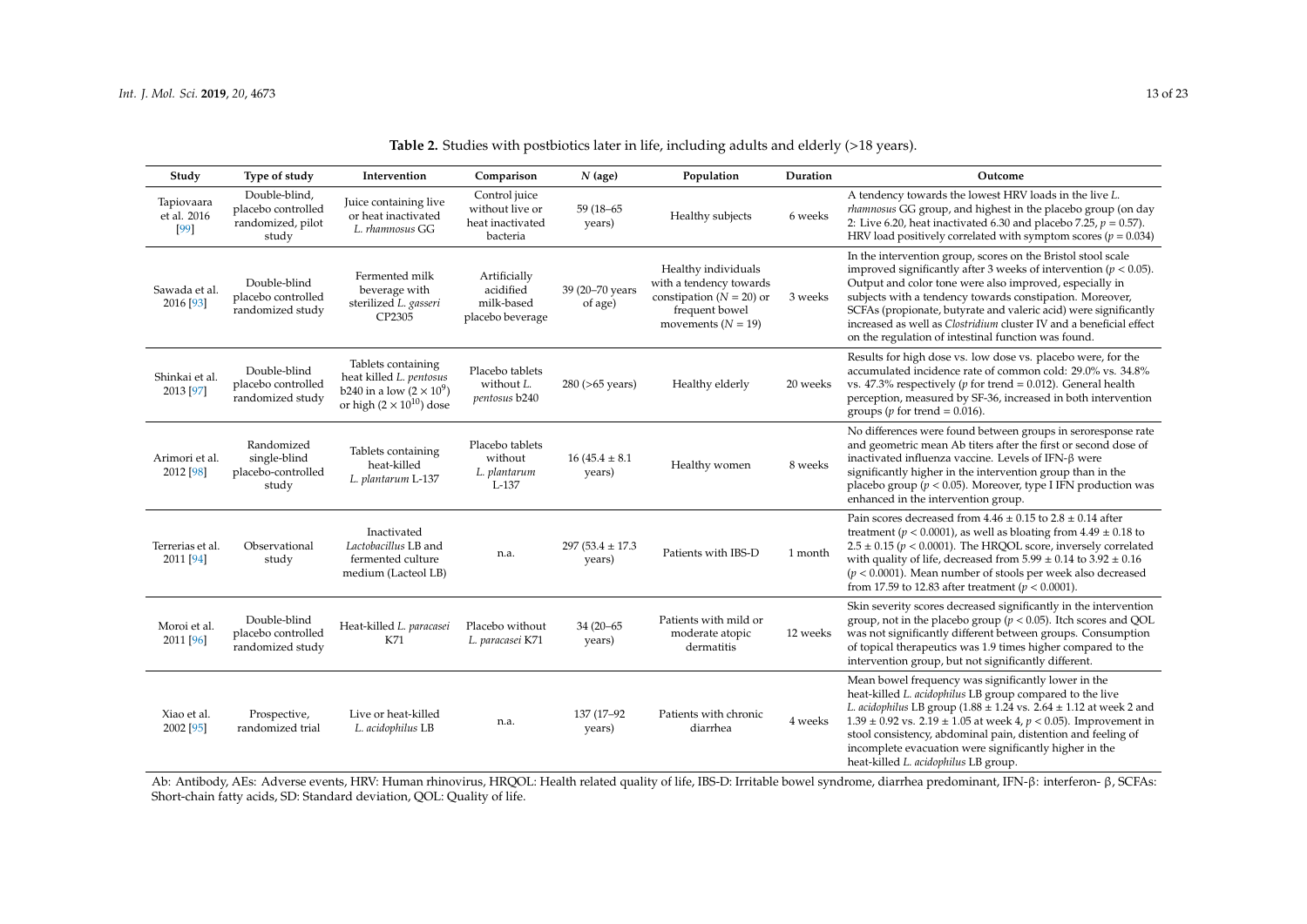With regards to the effects of postbiotics on different causes of diarrhea and gastrointestinal functioning, the use of postbiotics appears to be safe and studies with postbiotics show positive effects of the postbiotic product, in contrast to the studies mentioned above in children. One study investigated the effect of heat-killed *Lactobacillus acidophilus* LB in adults, 16 years and over, compared to living *L. acidophilus* LB on chronic diarrhea. From the second week onwards, stool frequency was significantly lower in the postbiotic group, as well as improvement in clinical symptoms. This indicates that the postbiotic product was more effective than the living *L. acidophilus* LB in the treatment of chronic diarrhea [\[95\]](#page-21-18). In line with this, another study investigated the same product of heat-killed *L. acidophilus* LB in adults (mean age 53.4 ± 17.3 years) with diarrhea predominant IBS. This study did not have any control group, but only compared the baseline data to the data after 1 month of consuming the postbiotic, where pain scores, bloating and quality of life improved after treatment [\[94\]](#page-21-29). This indicates that postbiotics, especially *L. acidophilus* LB might be a promising intervention in the treatment of diarrhea, however more randomized controlled trials are needed to confirm this effect in adults. Related to this, another study investigated the effect of *Lactobacillus gasseri* CP2305 versus a placebo on gastrointestinal function in healthy adults, of 20–70 years of age, with a tendency towards constipation or with frequent bowel movements. Subjective and objective Bristol stool scale scores, output and color tone were improved in the postbiotic group, especially in the subgroup of people with a tendency towards constipation. The postbiotic had a beneficial effect on the regulation of intestinal function. Moreover, this study also analyzed fecal samples and showed that SCFAs (i.e., propionic acid, butyric acid and valeric acid) and *Clostridium* cluster IV were significantly increased in the postbiotic group, but not in the placebo group [\[93\]](#page-21-17). Even though the mechanisms underlying the improved regulation of intestinal function remain unclear, this study indicates that non-viable probiotic bacteria and their fermentation products, the postbiotics, can have clear clinical effects as well as induce changes in SCFAs and gut microbiota composition. Possible mechanisms underlying these effects and the role of postbiotics on microbial community interactions will be discussed below.

#### **3. E**ff**ects of Postbiotics on Microbial Community Interactions**

Postbiotics can have direct and indirect effects on the composition and functioning of the human gut microbiota. Fermentation products, such as organic acids, could inhibit the growth and activity of potential pathogens but could also be utilized by specific microbial taxa in the gut that in their turn can synthesize SCFAs [\[90\]](#page-21-6). Below direct and indirect effects of several separate postbiotic compounds will be discussed.

As mentioned earlier in this review, major end products of gut microbiota activity are SCFAs. These can be present in postbiotic products, leading to direct effects of these SCFAs or to microbial cross-feeding. With regards to direct effects, the primary produced SCFAs are acetate, propionate and butyrate [\[100\]](#page-21-30). The primary SCFAs are known to stimulate colonic sodium and fluid absorption and were also found to exert proliferative effects on colonocytes. The most abundant SCFA detectable in human peripheral circulation is acetate, as propionate is metabolized by the liver being a major substrate for gluconeogenesis, and butyrate is absorbed and used as the primary source of energy by colonocytes [\[101,](#page-21-31)[102\]](#page-22-0). For this reason, of these produced SCFAs, butyrate has been investigated most extensively. Moreover, butyrate is associated with multiple health benefits e.g., butyrate was found to enhance the intestinal barrier function and mucosal immunity as reviewed elaborately elsewhere [\[103](#page-22-1)[–105\]](#page-22-2). In addition, butyrate and to a lesser extent propionate are known to act as histone deacetylase (HDAC) inhibitors. Histone acetylation is used to increase accessibility of the transcriptional machinery to promote gene transcription; acetyl groups are removed by these HDACs. By doing so, they exert anti-inflammatory and immune effects through suppression of lamina propria macrophages and cause differentiation of dendritic cells from bone marrow stem cells [\[101,](#page-21-31)[106–](#page-22-3)[108\]](#page-22-4). SCFAs can also modulate cellular activity extracellularly through SCFA-specific G-protein coupled receptors (GPRs) present on e.g., gut epithelial cells, among others [\[109\]](#page-22-5). In terms of health and disease, SCFAs have also been linked to for example anti-tumor effects, anti-inflammatory effects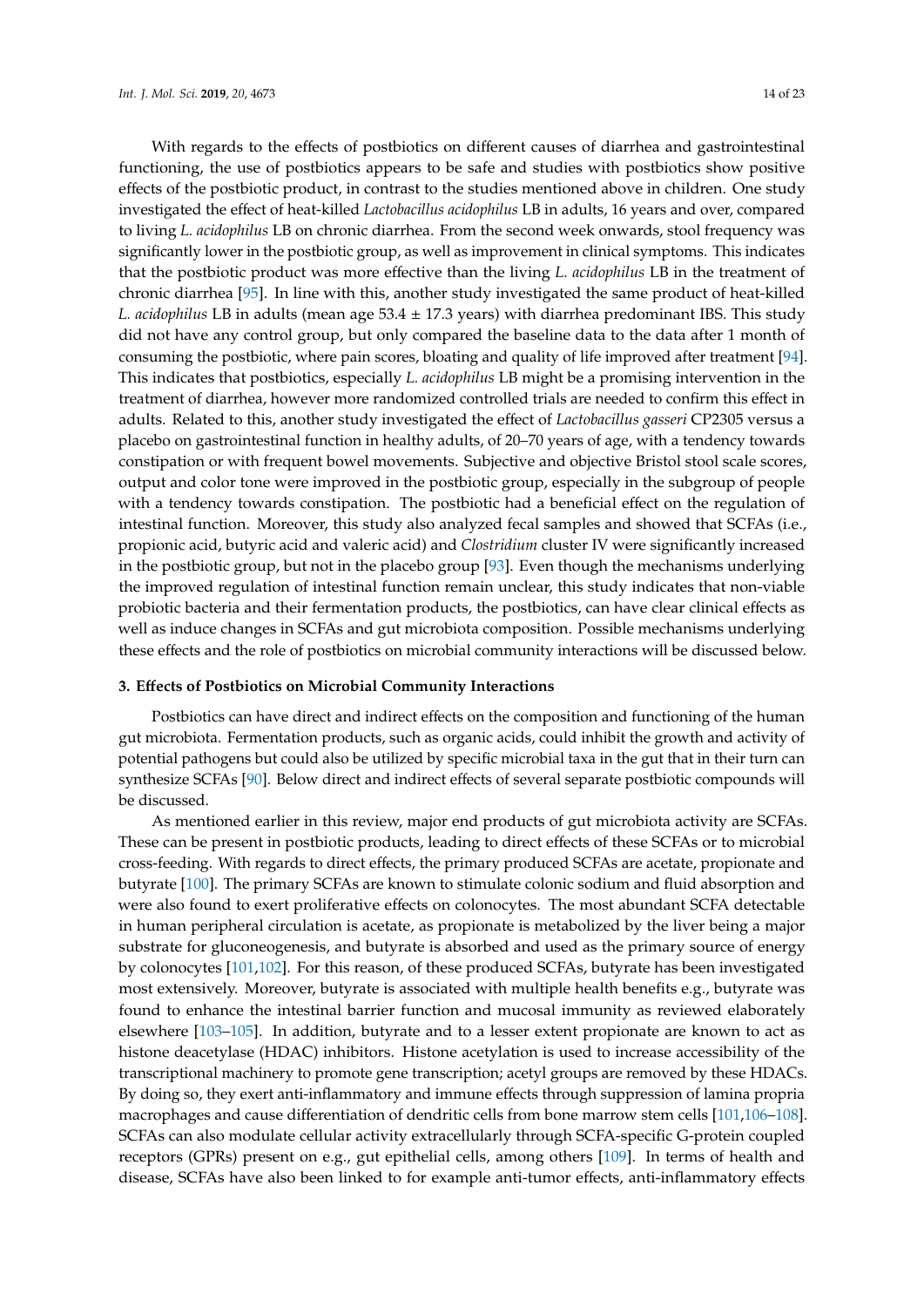on the colonic epithelium, protection from development of immune disorders, control of obesity, control of glucose homeostasis, appetite regulation and cardiovascular effects as extensively reviewed elsewhere [\[109](#page-22-5)[,110\]](#page-22-6).

With regards to cross-feeding on SCFAs, the pathways for biosynthesis of SCFAs from the fermentation of indigestible fibers support a bacterial cross-feeding complex that involves several SCFA synthesis pathways to produce acetate, propionate and butyrate [\[39](#page-18-11)[,101\]](#page-21-31). These interactions can only take place due to the enzymatic repertoire of specific members of the gut microbiota. Acetate is produced both via the fructose-6-phosphate phosphoketolase (F6PK) pathway, commonly referred to as the bifid shunt, and the Wood-Ljungdahl pathway from pyruvate via acetyl-CoA by e.g., *Blautia hydrogenotrophica*, *Clostridium* and *Streptococcus* spp. [\[111\]](#page-22-7). Propionate can be produced via three main pathways e.g., *Bacteroides* spp. and *Roseburia inulinivorans* generate propionate via the acrylate pathway via pyruvate after which lactate is reduced to propionate. *Bacteroides fragilis* uses the 'succinate pathway' by which phosphoenolpyruvate (PEP) or pyruvate is used to produce succinate and later propionate. Last, members of Lachnospiraceae, including *R. inulinivorans* and *Blautia* species can generate propionate and propanol from the deoxy-sugars rhamnose and fucose via the propanediol pathway via propionyl-CoA [\[111,](#page-22-7)[112\]](#page-22-8). Butyrate is synthesized from two molecules; acetyl-CoA, which is converted into butyryl-COA via β-hydroxybutyryl-CoA, and crotonyl-CoA [\[101\]](#page-21-31). Characteristic examples of butyrate producing members of the gut microbiota are *Faecalibacterium prausnitzii*, *Eubacterium rectale*, *Roseburia intestinalis* and *Anaerostipes* spp. [\[113\]](#page-22-9).

Next to cross-feeding on SCFAs, several studies have also focused on cross-feeding on micronutrients, such as B-group vitamins, part of which essential in all microbes and the mammalian host [\[114](#page-22-10)[,115\]](#page-22-11). These precursors of indispensable metabolic cofactors can be produced by some gut bacteria, but many other gut bacteria as well as the mammalian host do not have the capability to produce B-group vitamins [\[114\]](#page-22-10). Recently, a study using humanized gnotobiotic mice and in vitro anaerobic fecal culture showed that B-vitamin exchange and sharing may have a strong contribution to stability of gut microbial communities [\[115\]](#page-22-11).

For another postbiotic compound, EPS, not only direct effects for the host can be observed. Postbiotic EPS-like compounds may also play a role in the modulation of the gut microbiota composition and activity. Some EPS polymers can be used as fermentable substrates by commensal gut bacteria because these carbohydrate polymers are composed of one HePS, two or more HoPS types of sugars. Thereby promoting the production of metabolites benefitting the host [\[60,](#page-19-13)[116\]](#page-22-12). An example of cross-feeding on EPS has been described for some *Bifidobacterium* strains. EPS produced by *Bifidobacterium* strains can act as fermentable substrates in vivo and thereby lead to shifts in metabolite production profiles and interactions between gut bacteria [\[117\]](#page-22-13). Another study showed that EPS produced by a marine LAB named *Weissella cibaria* has a strong bifidogenic effect in vitro [\[66\]](#page-19-19). Similarly, EPS produced by *L. plantarum* has been shown to promote the growth of beneficial species like *B. longum* and *L. acidophilus* [\[65\]](#page-19-18). However, it is important to note that no human intervention studies have been performed to confirm these effects on the microbial community interactions described in in vitro studies.

Lastly, postbiotic compounds might play a role in the inhibition of pathogens. The postbiotic components responsible for pathogen inhibition are likely to be bacteriocins or organic acids [\[118\]](#page-22-14). Bacteriocins are ribosomally synthesized antimicrobial peptides, exhibiting bacteriostatic or bactericidal properties [\[118](#page-22-14)[,119\]](#page-22-15). For example, probiotic products from six different *L. plantarum* strains were found to inhibit both gram-positive and gram-negative pathogens [\[118\]](#page-22-14).

Even though adult human intervention studies reporting changes in microbiota in using postbiotics are scarce, one study showed significant increase in propionic acid, butyrate and valeric acid and a significant increase in *Clostridium* cluster IV [\[93\]](#page-21-17). Moreover, a few studies report on the influence of fermented formula on the infant gut microbiota [\[74,](#page-20-8)[76,](#page-20-9)[78\]](#page-20-14). In these studies it was noted that the fecal pH decreased upon supplementation of fermented formula [\[74,](#page-20-8)[78\]](#page-20-14). In addition, high relative amounts of acetate were measured [\[74\]](#page-20-8). Even though these studies did not focus on the gut microbiota composition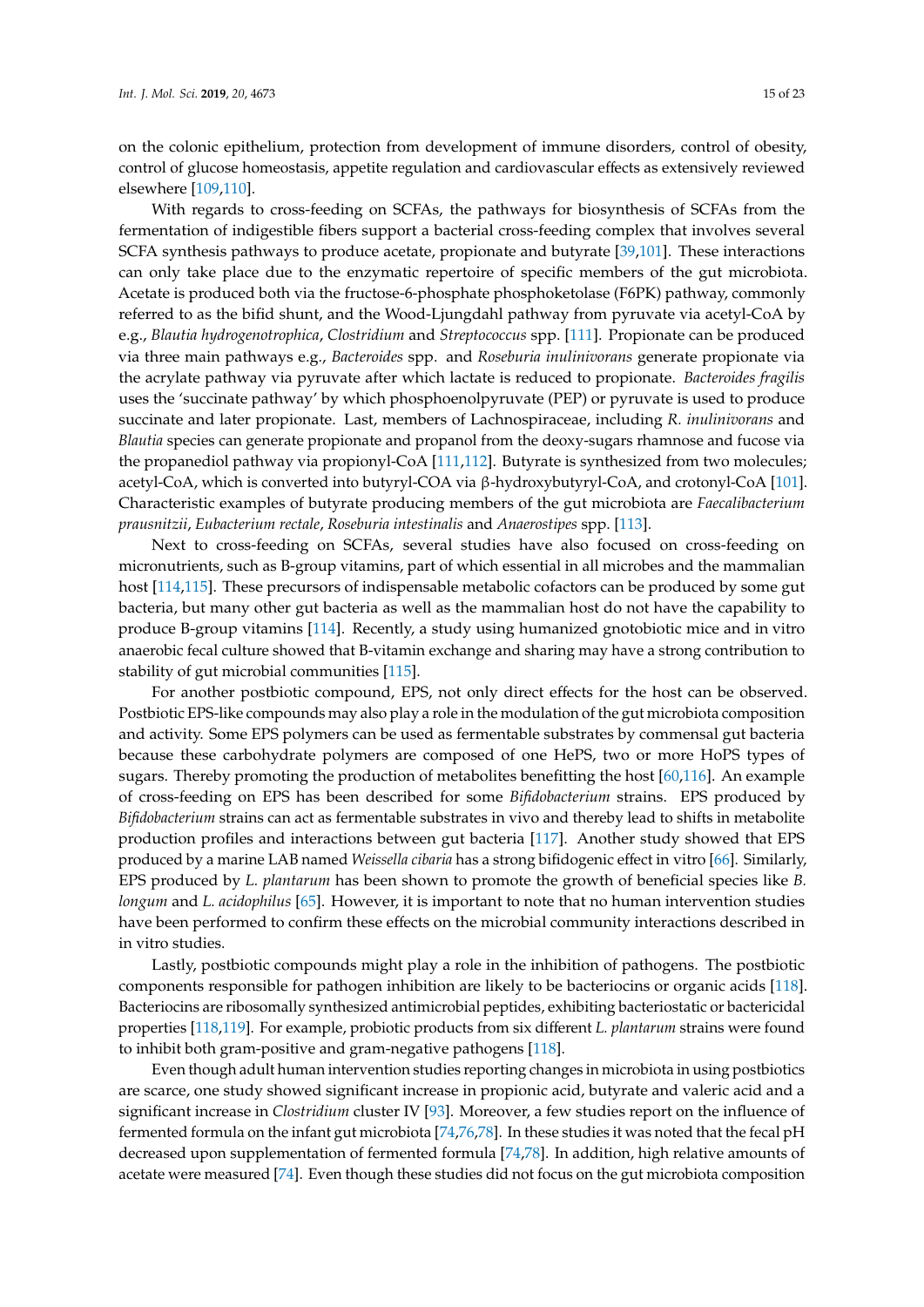directly, these decreases in pH could indicate an increase in SCFA production and modulation of the gut microbiota composition towards SCFA production, which may be beneficial to the host.

Altogether, specific postbiotics may have a role in the modulation of the gut microbiota and thereby benefitting host health, by favoring the growth of beneficial microbial species, as well as inhibiting the growth and activity of potential pathogens.

#### **4. Discussion and Future Perspectives**

Studies in the past sometimes used heat-inactivated probiotics as a control for the effect of probiotics. However, this review emphasizes that non-viable microbial cells or any postbiotic should not be considered a control, as they can have direct immunomodulatory and clinically relevant effects. As shown in this review, several studies showed clinically relevant or immunomodulatory effects of postbiotics.

This review describes examples of postbiotics including FIFs and inactivated cells that can modify biological responses. We therefore think that postbiotics fit well among the other '-biotics' family members. The biological responses of postbiotics have been observed in cell cultures, animal models and are confirmed by the human trials discussed in this review [\[52\]](#page-19-5). However, in order for postbiotics to be widely accepted as functional foods with substantiated health-benefits an expert consensus on the exact definition of postbiotics is needed, as was formulated by e.g., ISAPP, WHO or FAO for prebiotics and probiotics [\[8,](#page-17-4)[9](#page-17-5)[,22\]](#page-17-17). This is of high importance not only for clarity within the field of microbiology or nutrition, but also from a regulatory perspective. Even more so, because 1) postbiotics can be made with a wide range of probiotic species, 2) postbiotics can be obtained via a wide range of inactivation methods, 3) postbiotics may differ in delivery method and shelf life and 4) appropriate methodologies should be used to evaluate biological and clinically relevant effects [\[52\]](#page-19-5). Only with a clear definition of postbiotics, health benefits can be linked to (subcategories of) postbiotics. We proposed the following working definition for postbiotics: Postbiotics are bioactive compounds produced by food-grade micro-organisms during a fermentation process. Postbiotics include microbial cells, cell constituents and metabolites.

Evidence can be found for the use of postbiotics in healthy children for a range of diseases or to improve general health, however especially in children with diarrhea this should be done with care due to the inconsistent observations in studies investigating different causes of diarrhea [\[80](#page-20-16)[,82](#page-20-10)[,85–](#page-21-1)[88\]](#page-21-4). These findings are in contrast to the findings for diarrhea in adults, as in these studies the postbiotics seems to be favorable in the treatment of diarrhea [\[94](#page-21-29)[,95\]](#page-21-18). Moreover, results of some studies need to be evaluated with caution, as some products used contained or may contain prebiotics.

Another issue we want to underscore is that most studies described in this review did not take microbiota composition into account. Insight into the impact on host-microbe interactions is vital to understand the potential benefits and risks of postbiotics. Therefore, not only gut microbiota composition or measurements of e.g., SCFAs are important parameters for future (clinical) studies, but also more holistic approaches including metatranscriptomics, metaproteomics and metabolomics will contribute to a better understanding of these complex interactions between postbiotics, host biology and the gut microbiota and will give a better insight in the mechanisms underlying health effects of postbiotics.

In conclusion, postbiotics may contribute to the improvement of host health, even though the exact mechanisms have not been fully elucidated. In addition to mechanism of action focused preclinical and in vitro studies, well-designed randomized placebo-controlled intervention studies are needed to demonstrate health effects of postbiotics. Moreover, due to advances in measuring the composition and function of the gut microbiome we enter a new era of '-biotic' research. This contributed already and will continue to contribute to extend the range of compounds with potential health benefits that can be applied in specialized nutrition. Ideally, advances in gut microbiota research will contribute to specifically design individual recommendations in terms of personalized nutrition or interventions to improve health. Postbiotics can be an elegant and safe method to improve health as postbiotics have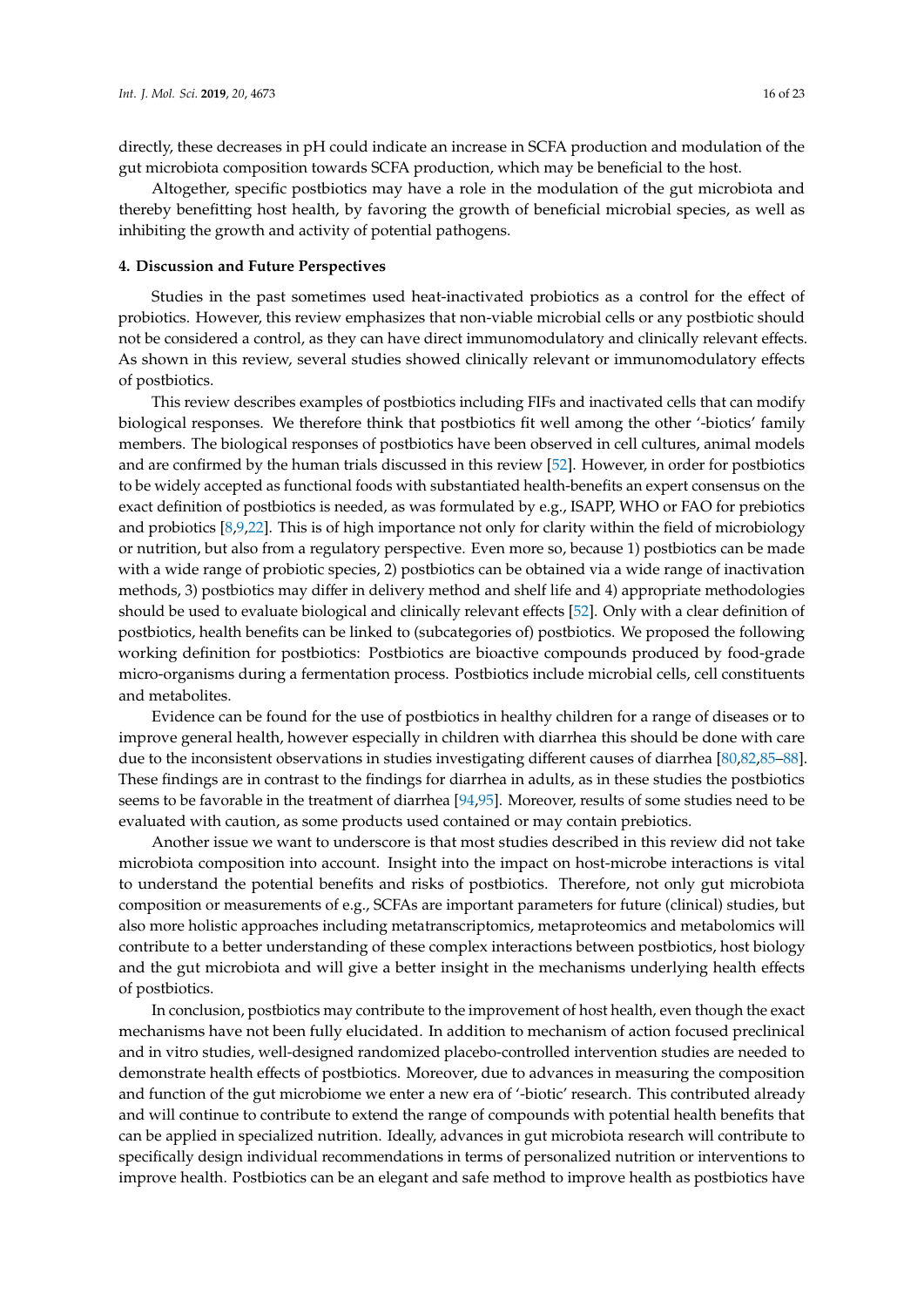less challenges compared to viable probiotics in terms of storage and shelf-life. Moreover, as shown in this review, several studies show comparable results for the viable probiotic and the postbiotic product and might be a safer alternative to probiotics in immunocompromised or severely ill children [\[18](#page-17-13)[,91](#page-21-7)[,92\]](#page-21-8). Furthermore, postbiotics and bioactive compounds may be an effective way to increase the potency of probiotics to turn them into functional ingredients or therapeutic agents [\[53\]](#page-19-6).

**Author Contributions:** C.A.M.W. and C.B. conceptualized and wrote the original manuscript draft. S.Y.G., J.K. and G.R. wrote, reviewed and edited the manuscript.

**Funding:** This research received no external funding.

**Conflicts of Interest:** J.K. and G.R. are employees of Danone-Nutricia Research, The Netherlands. C.B. is financially supported by Danone-Nutricia Research. The remaining authors declare that the research was conducted in the absence of any commercial or financial relationships that could be construed as a potential conflict of interest.

#### **Abbreviations**

| AEs           | Adverse events                                                                    |
|---------------|-----------------------------------------------------------------------------------|
| <b>BHT</b>    | Breath hydrogen test                                                              |
| <b>CID</b>    | common infectious disease                                                         |
| <b>EPS</b>    | Extracellular polysaccharides                                                     |
| EVs           | Extracellular vesicles                                                            |
| FAO-WHO       | Food and Agriculture Organization of the United Nations—World Health Organization |
| <b>FIFs</b>   | Fermented infant formulas                                                         |
| F6PK          | fructose-6-phosphate phosphoketolase                                              |
| <b>GPRs</b>   | G-protein coupled receptors                                                       |
| <b>GRAS</b>   | Generally recognized as safe                                                      |
| HDAC          | Histone deacetylase                                                               |
| HePS          | Heteropolysaccharides                                                             |
| HoPS          | Homopolysaccharides                                                               |
| <b>HMOs</b>   | Human milk oligosaccharides                                                       |
| <b>HRV</b>    | Human rhinovirus                                                                  |
| <b>IBS</b>    | Irritable bowel syndrome                                                          |
| <b>IFN</b>    | interferon                                                                        |
| LAB           | Lactic acid bacteria                                                              |
| <b>lcFOS</b>  | Long-chain fructooligosaccharides                                                 |
| <b>MVs</b>    | Membrane vesicles                                                                 |
| <b>OMVs</b>   | Outer membrane vesicles                                                           |
| <b>ORS</b>    | oral rehydration solution                                                         |
| PEP           | Phosphoenolpyruvate                                                               |
| PRQLQ         | pediatric rhino conjunctivitis quality of life questionnaire                      |
| <b>SCFAs</b>  | Short-chain fatty acids                                                           |
| scGOS         | Shot-chain galactooligosaccharides                                                |
| SIgA          | secretory immunoglobulin A                                                        |
| <b>TLR</b>    | Toll-like receptors                                                               |
| TNF- $\alpha$ | Tumor Necrosis Factor $\alpha$                                                    |
| UC            | Ulcerative colitis                                                                |
|               |                                                                                   |

## **References**

- <span id="page-16-0"></span>1. Honda, K.; Littman, D.R. The microbiota in adaptive immune homeostasis and disease. *Nature* **2016**, *535*, 75. [\[CrossRef\]](http://dx.doi.org/10.1038/nature18848) [\[PubMed\]](http://www.ncbi.nlm.nih.gov/pubmed/27383982)
- <span id="page-16-1"></span>2. Fischbach, M.A.; Segre, J.A. Signaling in host-associated microbial communities. *Cell* **2016**, *164*, 1288–1300. [\[CrossRef\]](http://dx.doi.org/10.1016/j.cell.2016.02.037) [\[PubMed\]](http://www.ncbi.nlm.nih.gov/pubmed/26967294)
- <span id="page-16-2"></span>3. Lozupone, C.A.; Stombaugh, J.I.; Gordon, J.I.; Jansson, J.K.; Knight, R. Diversity, stability and resilience of the human gut microbiota. *Nature* **2012**, *489*, 220. [\[CrossRef\]](http://dx.doi.org/10.1038/nature11550) [\[PubMed\]](http://www.ncbi.nlm.nih.gov/pubmed/22972295)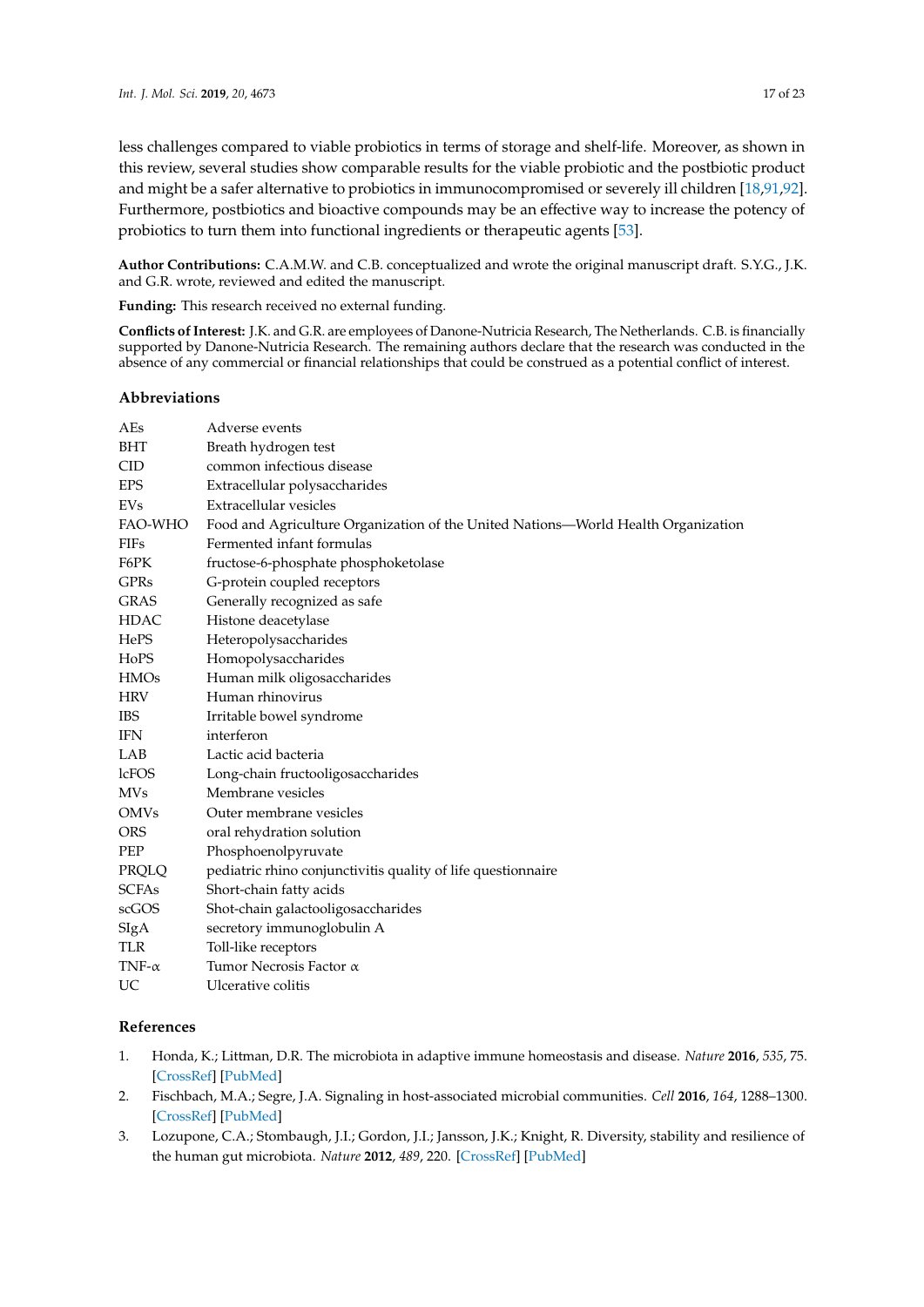- <span id="page-17-0"></span>4. Sommer, F.; Anderson, J.M.; Bharti, R.; Raes, J.; Rosenstiel, P. The resilience of the intestinal microbiota influences health and disease. *Nat. Rev. Microbiol.* **2017**, *15*, 630. [\[CrossRef\]](http://dx.doi.org/10.1038/nrmicro.2017.58) [\[PubMed\]](http://www.ncbi.nlm.nih.gov/pubmed/28626231)
- <span id="page-17-1"></span>5. Skelly, A.N.; Sato, Y.; Kearney, S.; Honda, K. Mining the microbiota for microbial and metabolite-based immunotherapies. *Nat. Rev. Immunol.* **2019**. [\[CrossRef\]](http://dx.doi.org/10.1038/s41577-019-0144-5) [\[PubMed\]](http://www.ncbi.nlm.nih.gov/pubmed/30858494)
- <span id="page-17-2"></span>6. Zmora, N.; Suez, J.; Elinav, E. You are what you eat: Diet, health and the gut microbiota. *Nat. Rev. Gastroenterol. Hepatol.* **2019**, *16*, 35–56. [\[CrossRef\]](http://dx.doi.org/10.1038/s41575-018-0061-2) [\[PubMed\]](http://www.ncbi.nlm.nih.gov/pubmed/30262901)
- <span id="page-17-3"></span>7. Dictionary.com. Biotic. Available online: https://[www.dictionary.com](https://www.dictionary.com/browse/biotical)/browse/biotical (accessed on 5 February 2019).
- <span id="page-17-4"></span>8. FAO/WHO. Food and Agriculture Organization of the United Nations/World Health Organization Health and Nutritional Properties of Probiotics in Food including Powder Milk with Live Lactic Acid Bacteria. Available online: http://www.who.int/foodsafety/publications/[fs\\_management](http://www.who.int/foodsafety/publications/fs_management/en/probiotics.pdf)/en/probiotics.pdf (accessed on 5 February 2019).
- <span id="page-17-5"></span>9. Food and Agriculture Organization of the United Nations/World Health Organization (FAO/WHO). Guidelines for the Evaluation of Probiotics in Food. In *Joint Fao*/*Who Working Group on Drafting Guidelines for the Evaluation of Probiotics in Food*; WHO: London, ON, Canada, 2002.
- <span id="page-17-6"></span>10. O'Toole, P.W.; Marchesi, J.R.; Hill, C. Next-generation probiotics: The spectrum from probiotics to live biotherapeutics. *Nat. Microbiol.* **2017**, *2*, 17057. [\[CrossRef\]](http://dx.doi.org/10.1038/nmicrobiol.2017.57)
- <span id="page-17-7"></span>11. Collado, M.C.; Isolauri, E.; Salminen, S.; Sanz, Y. The impact of probiotic on gut health. *Curr. Drug Metab.* **2009**, *10*, 68–78. [\[CrossRef\]](http://dx.doi.org/10.2174/138920009787048437)
- <span id="page-17-10"></span>12. Bermudez-Brito, M.; Plaza-Diaz, J.; Munoz-Quezada, S.; Gomez-Llorente, C.; Gil, A. Probiotic mechanisms of action. *Ann. Nutr. Metab.* **2012**, *61*, 160–174. [\[CrossRef\]](http://dx.doi.org/10.1159/000342079)
- <span id="page-17-18"></span>13. Vyas, U.; Ranganathan, N. Probiotics, prebiotics, and synbiotics: Gut and beyond. *Gastroenterol. Res. Pract.* **2012**, *2012*, 872716. [\[CrossRef\]](http://dx.doi.org/10.1155/2012/872716)
- <span id="page-17-8"></span>14. Sánchez, B.; Delgado, S.; Blanco-Míguez, A.; Lourenço, A.; Gueimonde, M.; Margolles, A. Probiotics, gut microbiota, and their influence on host health and disease. *Mol. Nutr. Food Res.* **2017**, *61*, 1600240. [\[CrossRef\]](http://dx.doi.org/10.1002/mnfr.201600240) [\[PubMed\]](http://www.ncbi.nlm.nih.gov/pubmed/27500859)
- <span id="page-17-9"></span>15. Hemarajata, P.; Versalovic, J. Effects of probiotics on gut microbiota: Mechanisms of intestinal immunomodulation and neuromodulation. *Ther. Adv. Gastroenterol.* **2013**, *6*, 39–51. [\[CrossRef\]](http://dx.doi.org/10.1177/1756283X12459294) [\[PubMed\]](http://www.ncbi.nlm.nih.gov/pubmed/23320049)
- <span id="page-17-11"></span>16. Sanders, M.E.; Merenstein, D.J.; Reid, G.; Gibson, G.R.; Rastall, R.A. Probiotics and prebiotics in intestinal health and disease: From biology to the clinic. *Nat. Rev. Gastroentero. Hepatol.* **2019**. [\[CrossRef\]](http://dx.doi.org/10.1038/s41575-019-0173-3) [\[PubMed\]](http://www.ncbi.nlm.nih.gov/pubmed/31296969)
- <span id="page-17-12"></span>17. Hotel, A.C.P.; Cordoba, A. Health and nutritional properties of probiotics in food including powder milk with live lactic acid bacteria. *Prevention* **2001**, *5*, 1–10.
- <span id="page-17-13"></span>18. Thomas, D.W.; Greer, F.R. Probiotics and prebiotics in pediatrics. *Pediatrics* **2010**, *126*, 1217–1231. [\[CrossRef\]](http://dx.doi.org/10.1542/peds.2010-2548) [\[PubMed\]](http://www.ncbi.nlm.nih.gov/pubmed/21115585)
- <span id="page-17-14"></span>19. Suez, J.; Zmora, N.; Segal, E.; Elinav, E. The pros, cons, and many unknowns of probiotics. *Nat. Med.* **2019**, *25*, 716–729. [\[CrossRef\]](http://dx.doi.org/10.1038/s41591-019-0439-x) [\[PubMed\]](http://www.ncbi.nlm.nih.gov/pubmed/31061539)
- <span id="page-17-15"></span>20. Thomas, C.M.; Versalovic, J. Probiotics-host communication: Modulation of signaling pathways in the intestine. *Gut Microbes* **2010**, *1*, 148–163. [\[CrossRef\]](http://dx.doi.org/10.4161/gmic.1.3.11712) [\[PubMed\]](http://www.ncbi.nlm.nih.gov/pubmed/20672012)
- <span id="page-17-16"></span>21. Kim, S.K.; Guevarra, R.B.; Kim, Y.T.; Kwon, J.; Kim, H.; Cho, J.H.; Kim, H.B.; Lee, J.H. Role of probiotics in human gut microbiome-associated diseases. *J. Microbiol. Biotechnol.* **2019**.
- <span id="page-17-17"></span>22. Gibson, G.R.; Hutkins, R.; Sanders, M.E.; Prescott, S.L.; Reimer, R.A.; Salminen, S.J.; Scott, K.; Stanton, C.; Swanson, K.S.; Cani, P.D.; et al. Expert consensus document: The international scientific association for probiotics and prebiotics (isapp) consensus statement on the definition and scope of prebiotics. *Nat. Rev. Gastroenterol. Amp Hepatol.* **2017**, *14*, 491. [\[CrossRef\]](http://dx.doi.org/10.1038/nrgastro.2017.75)
- <span id="page-17-19"></span>23. Giovannini, M.; Verduci, E.; Gregori, D.; Ballali, S.; Soldi, S.; Ghisleni, D.; Riva, E.; Group, P.T.S. Prebiotic effect of an infant formula supplemented with galacto-oligosaccharides: Randomized multicenter trial. *J. Am. Coll. Nutr.* **2014**, *33*, 385–393. [\[CrossRef\]](http://dx.doi.org/10.1080/07315724.2013.878232)
- 24. Vandenplas, Y.; Zakharova, I.; Dmitrieva, Y. Oligosaccharides in infant formula: More evidence to validate the role of prebiotics. *Br. J. Nutr.* **2015**, *113*, 1339–1344. [\[CrossRef\]](http://dx.doi.org/10.1017/S0007114515000823) [\[PubMed\]](http://www.ncbi.nlm.nih.gov/pubmed/25989994)
- 25. Sierra, C.; Bernal, M.-J.; Blasco, J.; Martínez, R.; Dalmau, J.; Ortuno, I.; Espín, B.; Vasallo, M.-I.; Gil, D.; Vidal, M.-L. Prebiotic effect during the first year of life in healthy infants fed formula containing gos as the only prebiotic: A multicentre, randomised, double-blind and placebo-controlled trial. *Eur. J. Nutr.* **2015**, *54*, 89–99. [\[CrossRef\]](http://dx.doi.org/10.1007/s00394-014-0689-9) [\[PubMed\]](http://www.ncbi.nlm.nih.gov/pubmed/24671237)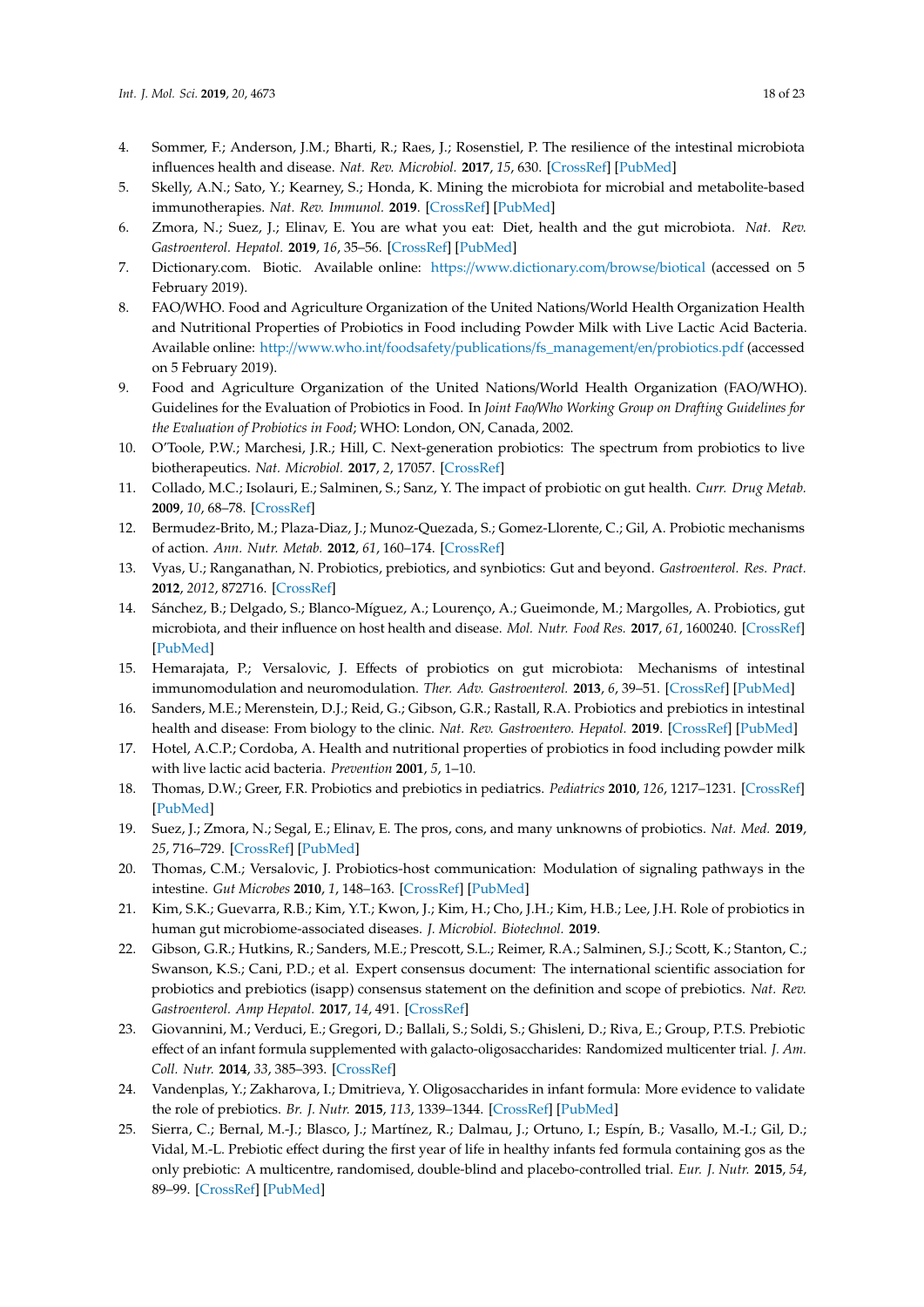- <span id="page-18-10"></span>26. Wegh, C.A.; Schoterman, M.H.; Vaughan, E.E.; Belzer, C.; Benninga, M.A. The effect of fiber and prebiotics on children's gastrointestinal disorders and microbiome. *Expert Rev. Gastroenterol. Hepatol.* **2017**, *11*, 1031–1045. [\[CrossRef\]](http://dx.doi.org/10.1080/17474124.2017.1359539) [\[PubMed\]](http://www.ncbi.nlm.nih.gov/pubmed/28737484)
- <span id="page-18-0"></span>27. Bertelsen, R.J.; Jensen, E.T.; Ringel-Kulka, T. Use of probiotics and prebiotics in infant feeding. *Best Pract. Res. Clin. Gastroenterol.* **2016**, *30*, 39–48. [\[CrossRef\]](http://dx.doi.org/10.1016/j.bpg.2016.01.001) [\[PubMed\]](http://www.ncbi.nlm.nih.gov/pubmed/27048895)
- <span id="page-18-1"></span>28. Macfarlane, S.; Macfarlane, G.; Cummings, J.T. Prebiotics in the gastrointestinal tract. *Aliment. Pharmacol. Ther.* **2006**, *24*, 701–714. [\[CrossRef\]](http://dx.doi.org/10.1111/j.1365-2036.2006.03042.x)
- <span id="page-18-2"></span>29. Roberfroid, M.; Gibson, G.R.; Hoyles, L.; McCartney, A.L.; Rastall, R.; Rowland, I.; Wolvers, D.; Watzl, B.; Szajewska, H.; Stahl, B. Prebiotic effects: Metabolic and health benefits. *Br. J. Nutr.* **2010**, *104*, S1–S63. [\[CrossRef\]](http://dx.doi.org/10.1017/S0007114510003363)
- <span id="page-18-3"></span>30. Gurry, T. Synbiotic approaches to human health and well-being. *Microb. Biotechnol.* **2017**, *10*, 1070–1073. [\[CrossRef\]](http://dx.doi.org/10.1111/1751-7915.12789)
- <span id="page-18-4"></span>31. Burks, A.W.; Harthoorn, L.F.; Van Ampting, M.T.; Oude Nijhuis, M.M.; Langford, J.E.; Wopereis, H.; Goldberg, S.B.; Ong, P.Y.; Essink, B.J.; Scott, R.B. Synbiotics-supplemented amino acid-based formula supports adequate growth in cow's milk allergic infants. *Pediatr. Allergy Immunol.* **2015**, *26*, 316–322. [\[CrossRef\]](http://dx.doi.org/10.1111/pai.12390)
- 32. Van der Aa, L.; Heymans, H.; Van Aalderen, W.; Sillevis Smitt, J.; Knol, J.; Ben Amor, K.; Goossens, D.; Sprikkelman, A.; Group, S.S. Effect of a new synbiotic mixture on atopic dermatitis in infants: A randomized-controlled trial. *Clin. Exp. Allergy* **2010**, *40*, 795–804. [\[CrossRef\]](http://dx.doi.org/10.1111/j.1365-2222.2010.03465.x)
- <span id="page-18-5"></span>33. Van der Aa, L.; Van Aalderen, W.; Heymans, H.; Henk Sillevis Smitt, J.; Nauta, A.; Knippels, L.; Ben Amor, K.; Sprikkelman, A.; Group, S.S. Synbiotics prevent asthma-like symptoms in infants with atopic dermatitis. *Allergy* **2011**, *66*, 170–177. [\[CrossRef\]](http://dx.doi.org/10.1111/j.1398-9995.2010.02416.x)
- <span id="page-18-6"></span>34. Chua, M.C.; Ben-Amor, K.; Lay, C.; Goh, A.E.; Chiang, W.C.; Rao, R.; Chew, C.; Chaithongwongwatthana, S.; Khemapech, N.; Knol, J. Effect of synbiotic on the gut microbiota of cesarean delivered infants: A randomized, double-blind, multicenter study. *J. Pediatr. Gastroenterol. Nutr.* **2017**, *65*, 102–106. [\[CrossRef\]](http://dx.doi.org/10.1097/MPG.0000000000001623) [\[PubMed\]](http://www.ncbi.nlm.nih.gov/pubmed/28644357)
- <span id="page-18-7"></span>35. Nikbakht, E.; Khalesi, S.; Singh, I.; Williams, L.T.; West, N.P.; Colson, N. Effect of probiotics and synbiotics on blood glucose: A systematic review and meta-analysis of controlled trials. *Eur. J. Nutr.* **2018**, *57*, 95–106. [\[CrossRef\]](http://dx.doi.org/10.1007/s00394-016-1300-3) [\[PubMed\]](http://www.ncbi.nlm.nih.gov/pubmed/27590729)
- 36. Miller, L.E.; Ouwehand, A.C.; Ibarra, A. Effects of probiotic-containing products on stool frequency and intestinal transit in constipated adults: Systematic review and meta-analysis of randomized controlled trials. *Ann. Gastroenterol.* **2017**, *30*, 629. [\[CrossRef\]](http://dx.doi.org/10.20524/aog.2017.0192) [\[PubMed\]](http://www.ncbi.nlm.nih.gov/pubmed/29118557)
- <span id="page-18-8"></span>37. Arumugam, S.; Lau, C.S.; Chamberlain, R.S. Probiotics and synbiotics decrease postoperative sepsis in elective gastrointestinal surgical patients: A meta-analysis. *J. Gastrointest. Surg.* **2016**, *20*, 1123–1131. [\[CrossRef\]](http://dx.doi.org/10.1007/s11605-016-3142-y)
- <span id="page-18-9"></span>38. Umu, O.C.O.; Rudi, K.; Diep, D.B. Modulation of the gut microbiota by prebiotic fibres and bacteriocins. *Microb. Ecol. Health. Dis.* **2017**, *28*, 1348886. [\[CrossRef\]](http://dx.doi.org/10.1080/16512235.2017.1348886) [\[PubMed\]](http://www.ncbi.nlm.nih.gov/pubmed/28959178)
- <span id="page-18-11"></span>39. O'Grady, J.; O'Connor, E.M.; Shanahan, F. Review article: Dietary fibre in the era of microbiome science. *Aliment. Pharmacol. Ther.* **2019**, *49*, 506–515. [\[CrossRef\]](http://dx.doi.org/10.1111/apt.15129)
- 40. Slavin, J. Fiber and prebiotics: Mechanisms and health benefits. *Nutrients* **2013**, *5*, 1417–1435. [\[CrossRef\]](http://dx.doi.org/10.3390/nu5041417)
- 41. Markowiak, P.; Śliżewska, K. Effects of probiotics, prebiotics, and synbiotics on human health. *Nutrients* **2017**, *9*, 1021. [\[CrossRef\]](http://dx.doi.org/10.3390/nu9091021)
- <span id="page-18-12"></span>42. Konstantinov, S.R.; Kuipers, E.J.; Peppelenbosch, M.P. Functional genomic analyses of the gut microbiota for crc screening. *Nat. Rev. Gastroenterol. Hepatol.* **2013**, *10*, 741. [\[CrossRef\]](http://dx.doi.org/10.1038/nrgastro.2013.178)
- <span id="page-18-13"></span>43. Taverniti, V.; Guglielmetti, S. The immunomodulatory properties of probiotic microorganisms beyond their viability (ghost probiotics: Proposal of paraprobiotic concept). *Genes Nutr.* **2011**, *6*, 261. [\[CrossRef\]](http://dx.doi.org/10.1007/s12263-011-0218-x)
- <span id="page-18-14"></span>44. Aguilar-Toalá, J.; Garcia-Varela, R.; Garcia, H.; Mata-Haro, V.; González-Córdova, A.; Vallejo-Cordoba, B.; Hernández-Mendoza, A. Postbiotics: An evolving term within the functional foods field. *Trends Food Sci. Technol.* **2018**, *75*, 105–114. [\[CrossRef\]](http://dx.doi.org/10.1016/j.tifs.2018.03.009)
- <span id="page-18-15"></span>45. Agostoni, C.; Goulet, O.; Kolacek, S.; Koletzko, B.; Moreno, L.; Puntis, J.; Rigo, J.; Shamir, R.; Szajewska, H.; Turck, D. Fermented infant formulae without live bacteria. *J. Pediatric Gastroenterol. Nutr.* **2007**, *44*, 392–397. [\[CrossRef\]](http://dx.doi.org/10.1097/01.mpg.0000258887.93866.69) [\[PubMed\]](http://www.ncbi.nlm.nih.gov/pubmed/17325568)
- <span id="page-18-16"></span>46. Szajewska, H.; Skórka, A.; Pieścik-Lech, M. Fermented infant formulas without live bacteria: A systematic review. *Eur. J. Pediatr.* **2015**, *174*, 1413–1420. [\[CrossRef\]](http://dx.doi.org/10.1007/s00431-015-2629-y) [\[PubMed\]](http://www.ncbi.nlm.nih.gov/pubmed/26358067)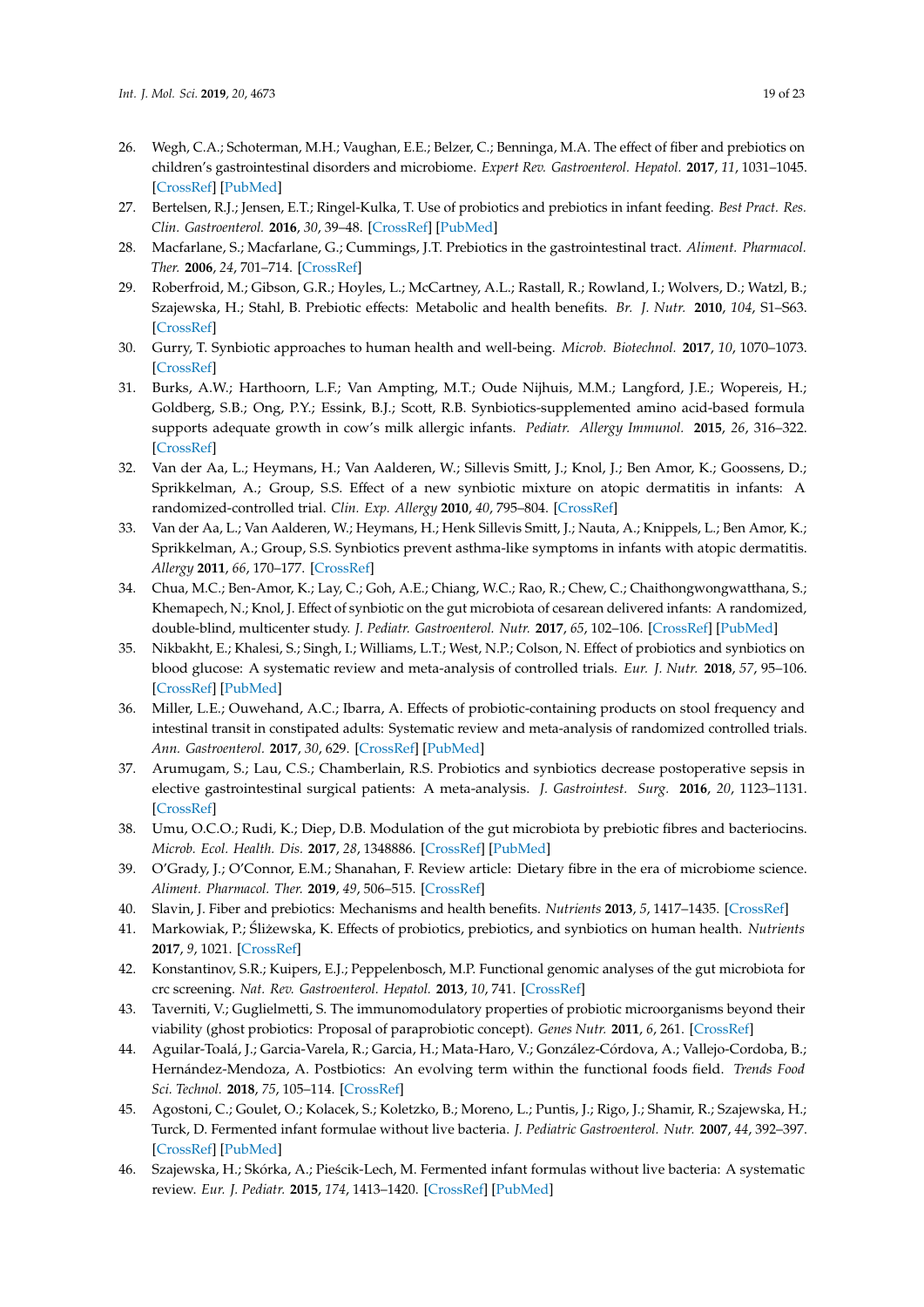- <span id="page-19-0"></span>47. Ouwehand, A.; Tölkkö, S.; Kulmala, J.; Salminen, S.; Salminen, E. Adhesion of inactivated probiotic strains to intestinal mucus. *Lett. Appl. Microbiol.* **2000**, *31*, 82–86. [\[CrossRef\]](http://dx.doi.org/10.1046/j.1472-765x.2000.00773.x) [\[PubMed\]](http://www.ncbi.nlm.nih.gov/pubmed/10886621)
- <span id="page-19-1"></span>48. Kataria, J.; Li, N.; Wynn, J.L.; Neu, J. Probiotic microbes: Do they need to be alive to be beneficial? *Nutr. Rev.* **2009**, *67*, 546–550. [\[CrossRef\]](http://dx.doi.org/10.1111/j.1753-4887.2009.00226.x) [\[PubMed\]](http://www.ncbi.nlm.nih.gov/pubmed/19703261)
- <span id="page-19-2"></span>49. Deshpande, G.; Athalye-Jape, G.; Patole, S. Para-probiotics for preterm neonates-the next frontier. *Nutrients* **2018**, *10*, 871. [\[CrossRef\]](http://dx.doi.org/10.3390/nu10070871) [\[PubMed\]](http://www.ncbi.nlm.nih.gov/pubmed/29976885)
- <span id="page-19-3"></span>50. Olle, B. Medicines from microbiota. *Nat. Biotechnol.* **2013**, *31*, 309. [\[CrossRef\]](http://dx.doi.org/10.1038/nbt.2548) [\[PubMed\]](http://www.ncbi.nlm.nih.gov/pubmed/23563425)
- <span id="page-19-4"></span>51. Lahtinen, S.J. Probiotic viability–does it matter? *Microb. Ecol. Health Dis.* **2012**, *23*, 18567. [\[CrossRef\]](http://dx.doi.org/10.3402/mehd.v23i0.18567)
- <span id="page-19-5"></span>52. de Almada, C.N.; Almada, C.N.; Martinez, R.C.R.; Sant'Ana, A.S. Paraprobiotics: Evidences on their ability to modify biological responses, inactivation methods and perspectives on their application in foods. *Trends Food Sci. Technol.* **2016**, *58*, 96–114. [\[CrossRef\]](http://dx.doi.org/10.1016/j.tifs.2016.09.011)
- <span id="page-19-6"></span>53. Gosálbez, L.; Ramón, D. Probiotics in transition: Novel strategies. *Trends Biotechnol.* **2015**, *33*, 195–196. [\[CrossRef\]](http://dx.doi.org/10.1016/j.tibtech.2015.01.006) [\[PubMed\]](http://www.ncbi.nlm.nih.gov/pubmed/25702610)
- <span id="page-19-7"></span>54. Wang, Y.; Xie, J.; Wang, N.; Li, Y.; Sun, X.; Zhang, Y.; Zhang, H. Lactobacillus casei zhang modulate cytokine and toll-like receptor expression and beneficially regulate poly i: C-induced immune responses in raw264. 7 macrophages. *Microbiol. Immunol.* **2013**, *57*, 54–62. [\[CrossRef\]](http://dx.doi.org/10.1111/j.1348-0421.516.x) [\[PubMed\]](http://www.ncbi.nlm.nih.gov/pubmed/23350674)
- <span id="page-19-8"></span>55. Kamiya, T.; Wang, L.; Forsythe, P.; Goettsche, G.; Mao, Y.; Wang, Y.; Tougas, G.; Bienenstock, J. Inhibitory effects of lactobacillus reuteri on visceral pain induced by colorectal distension in sprague-dawley rats. *Gut* **2006**, *55*, 191–196. [\[CrossRef\]](http://dx.doi.org/10.1136/gut.2005.070987) [\[PubMed\]](http://www.ncbi.nlm.nih.gov/pubmed/16361309)
- <span id="page-19-9"></span>56. Imaoka, A.; Shima, T.; Kato, K.; Mizuno, S.; Uehara, T.; Matsumoto, S.; Setoyama, H.; Hara, T.; Umesaki, Y. Anti-inflammatory activity of probiotic bifidobacterium: Enhancement of il-10 production in peripheral blood mononuclear cells from ulcerative colitis patients and inhibition of il-8 secretion in ht-29 cells. *World J. Gastroenterol.* **2008**, *14*, 2511–2516. [\[CrossRef\]](http://dx.doi.org/10.3748/wjg.14.2511) [\[PubMed\]](http://www.ncbi.nlm.nih.gov/pubmed/18442197)
- <span id="page-19-10"></span>57. Hoarau, C.; Lagaraine, C.; Martin, L.; Velge-Roussel, F.; Lebranchu, Y. Supernatant of bifidobacterium breve induces dendritic cell maturation, activation, and survival through a toll-like receptor 2 pathway. *J. Allergy Clin. Immunol.* **2006**, *117*, 696–702. [\[CrossRef\]](http://dx.doi.org/10.1016/j.jaci.2005.10.043) [\[PubMed\]](http://www.ncbi.nlm.nih.gov/pubmed/16522473)
- <span id="page-19-11"></span>58. Menard, S.; Laharie, D.; Asensio, C.; Vidal-Martinez, T.; Candalh, C.; Rullier, A.; Zerbib, F.; Megraud, F.; Matysiak-Budnik, T.; Heyman, M. Bifidobacterium breve and streptococcus thermophilus secretion products enhance t helper 1 immune response and intestinal barrier in mice. *Exp. Biol. Med.* **2005**, *230*, 749–756. [\[CrossRef\]](http://dx.doi.org/10.1177/153537020523001008) [\[PubMed\]](http://www.ncbi.nlm.nih.gov/pubmed/16246902)
- <span id="page-19-12"></span>59. Zagato, E.; Mileti, E.; Massimiliano, L.; Fasano, F.; Budelli, A.; Penna, G.; Rescigno, M. Lactobacillus paracasei cba l74 metabolic products and fermented milk for infant formula have anti-inflammatory activity on dendritic cells in vitro and protective effects against colitis and an enteric pathogen in vivo. *PLoS ONE* **2014**, *9*, e87615. [\[CrossRef\]](http://dx.doi.org/10.1371/journal.pone.0087615) [\[PubMed\]](http://www.ncbi.nlm.nih.gov/pubmed/24520333)
- <span id="page-19-13"></span>60. Korcz, E.; Kerenyi, Z.; Varga, L. Dietary fibers, prebiotics, and exopolysaccharides produced by lactic acid bacteria: Potential health benefits with special regard to cholesterol-lowering effects. *Food Funct.* **2018**, *9*, 3057–3068. [\[CrossRef\]](http://dx.doi.org/10.1039/C8FO00118A)
- <span id="page-19-14"></span>61. Ahmadi Badi, S.; Moshiri, A.; Fateh, A.; Rahimi Jamnani, F.; Sarshar, M.; Vaziri, F.; Siadat, S.D. Microbiota-derived extracellular vesicles as new systemic regulators. *Front. Microbiol.* **2017**, *8*, 1610. [\[CrossRef\]](http://dx.doi.org/10.3389/fmicb.2017.01610)
- <span id="page-19-15"></span>62. Ryan, P.M.; Ross, R.P.; Fitzgerald, G.F.; Caplice, N.M.; Stanton, C. Sugar-coated: Exopolysaccharide producing lactic acid bacteria for food and human health applications. *Food Funct.* **2015**, *6*, 679–693. [\[CrossRef\]](http://dx.doi.org/10.1039/C4FO00529E)
- <span id="page-19-16"></span>63. Salazar, N.; Gueimonde, M.; de Los Reyes-Gavilan, C.G.; Ruas-Madiedo, P. Exopolysaccharides produced by lactic acid bacteria and bifidobacteria as fermentable substrates by the intestinal microbiota. *Crit. Rev. Food Sci. Nutr.* **2016**, *56*, 1440–1453. [\[CrossRef\]](http://dx.doi.org/10.1080/10408398.2013.770728)
- <span id="page-19-17"></span>64. Zeidan, A.A.; Poulsen, V.K.; Janzen, T.; Buldo, P.; Derkx, P.M.F.; Oregaard, G.; Neves, A.R. Polysaccharide production by lactic acid bacteria: From genes to industrial applications. *FEMS Microbiol. Rev.* **2017**, *41*, 168–200. [\[CrossRef\]](http://dx.doi.org/10.1093/femsre/fux017) [\[PubMed\]](http://www.ncbi.nlm.nih.gov/pubmed/28830087)
- <span id="page-19-18"></span>65. Das, D.; Baruah, R.; Goyal, A. A food additive with prebiotic properties of an alpha-d-glucan from lactobacillus plantarum dm5. *Int. J. Biol. Macromol.* **2014**, *69*, 20–26. [\[CrossRef\]](http://dx.doi.org/10.1016/j.ijbiomac.2014.05.029) [\[PubMed\]](http://www.ncbi.nlm.nih.gov/pubmed/24857877)
- <span id="page-19-19"></span>66. Hongpattarakere, T.; Cherntong, N.; Wichienchot, S.; Kolida, S.; Rastall, R.A. In vitro prebiotic evaluation of exopolysaccharides produced by marine isolated lactic acid bacteria. *Carbohyd. Polym.* **2012**, *87*, 846–852. [\[CrossRef\]](http://dx.doi.org/10.1016/j.carbpol.2011.08.085)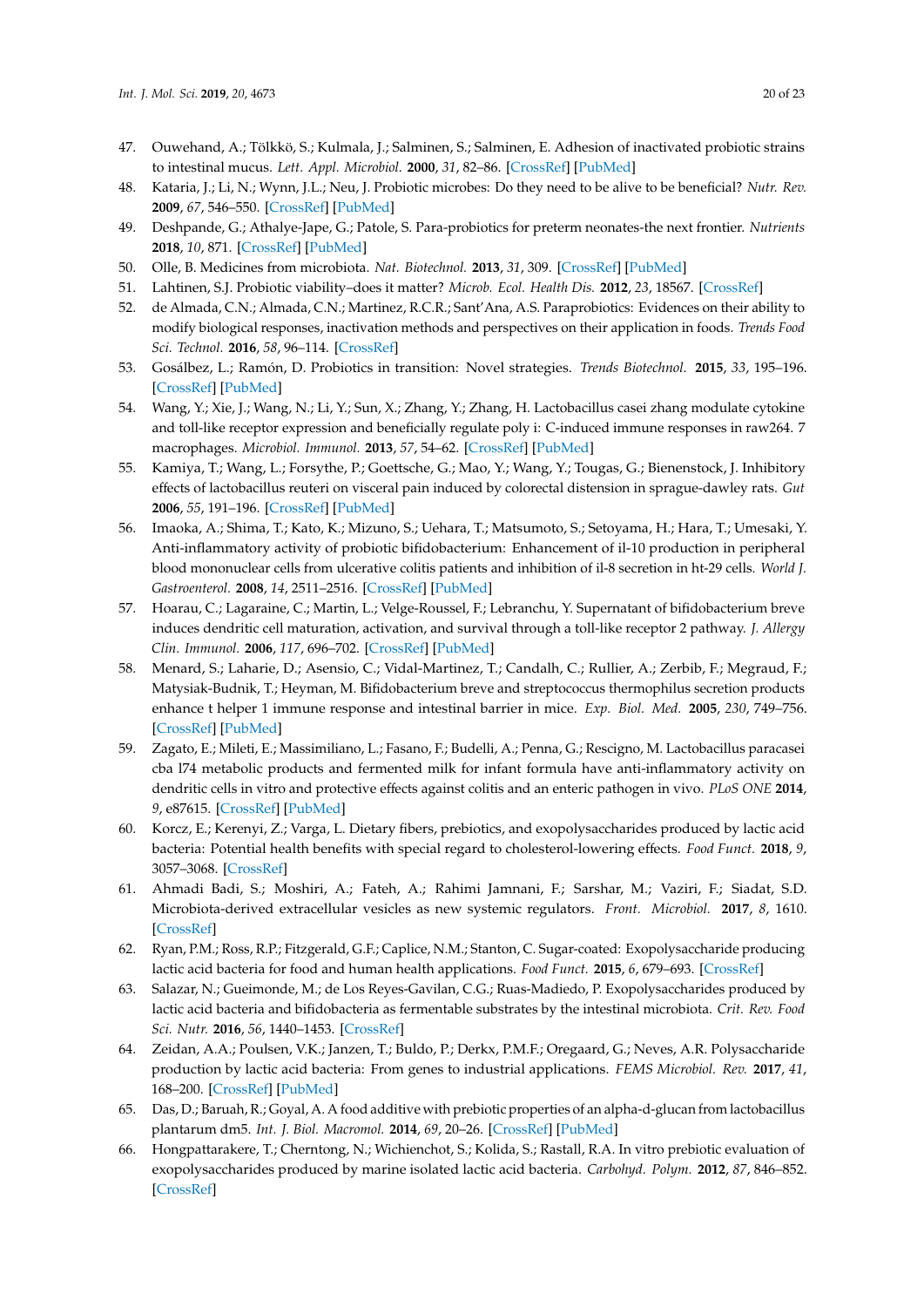- <span id="page-20-18"></span><span id="page-20-17"></span><span id="page-20-0"></span>67. Wang, K.; Li, W.; Rui, X.; Chen, X.; Jiang, M.; Dong, M. Characterization of a novel exopolysaccharide with antitumor activity from lactobacillus plantarum 70810. *Int. J. Biol. Macromol.* **2014**, *63*, 133–139. [\[CrossRef\]](http://dx.doi.org/10.1016/j.ijbiomac.2013.10.036) [\[PubMed\]](http://www.ncbi.nlm.nih.gov/pubmed/24189393)
- <span id="page-20-19"></span><span id="page-20-1"></span>68. Ellis, T.N.; Kuehn, M.J. Virulence and immunomodulatory roles of bacterial outer membrane vesicles. *Microbiol. Mol. Biol. Rev. MMBR* **2010**, *74*, 81–94. [\[CrossRef\]](http://dx.doi.org/10.1128/MMBR.00031-09) [\[PubMed\]](http://www.ncbi.nlm.nih.gov/pubmed/20197500)
- <span id="page-20-2"></span>69. Chelakkot, C.; Choi, Y.; Kim, D.-K.; Park, H.T.; Ghim, J.; Kwon, Y.; Jeon, J.; Kim, M.-S.; Jee, Y.-K.; Gho, Y.S. Akkermansia muciniphila-derived extracellular vesicles influence gut permeability through the regulation of tight junctions. *Exp. Mol. Med.* **2018**, *50*, e450. [\[CrossRef\]](http://dx.doi.org/10.1038/emm.2017.282) [\[PubMed\]](http://www.ncbi.nlm.nih.gov/pubmed/29472701)
- <span id="page-20-3"></span>70. Fábrega, M.J.; Aguilera, L.; Giménez, R.; Varela, E.; Alexandra Cañas, M.; Antolín, M.; Badía, J.; Baldomà, L. Activation of immune and defense responses in the intestinal mucosa by outer membrane vesicles of commensal and probiotic escherichia coli strains. *Front. Microbiol.* **2016**, *7*, 705. [\[CrossRef\]](http://dx.doi.org/10.3389/fmicb.2016.00705)
- <span id="page-20-20"></span><span id="page-20-4"></span>71. Kang, C.-s.; Ban, M.; Choi, E.-J.; Moon, H.-G.; Jeon, J.-S.; Kim, D.-K.; Park, S.-K.; Jeon, S.G.; Roh, T.-Y.; Myung, S.-J. Extracellular vesicles derived from gut microbiota, especially akkermansia muciniphila, protect the progression of dextran sulfate sodium-induced colitis. *PLoS ONE* **2013**, *8*, e76520. [\[CrossRef\]](http://dx.doi.org/10.1371/journal.pone.0076520)
- <span id="page-20-21"></span><span id="page-20-5"></span>72. Van de Heijning, B.; Berton, A.; Bouritius, H.; Goulet, O. GI symptoms in infants are a potential target for fermented infant milk formulae: A review. *Nutrients* **2014**, *6*, 3942–3967. [\[CrossRef\]](http://dx.doi.org/10.3390/nu6093942)
- <span id="page-20-22"></span><span id="page-20-6"></span>73. Vandenplas, Y.; Ludwig, T.; Bouritius, H.; Alliet, P.; Forde, D.; Peeters, S.; Huet, F.; Hourihane, J. Randomised controlled trial demonstrates that fermented infant formula with short-chain galacto-oligosaccharides and long-chain fructo-oligosaccharides reduces the incidence of infantile colic. *Acta Paediatrica* **2017**, *106*, 1150–1158. [\[CrossRef\]](http://dx.doi.org/10.1111/apa.13844)
- <span id="page-20-23"></span><span id="page-20-8"></span>74. Huet, F.; Abrahamse-Berkeveld, M.; Tims, S.; Simeoni, U.; Beley, G.; Savagner, C.; Vandenplas, Y.; Hourihane, J.O.B. Partly fermented infant formulae with specific oligosaccharides support adequate infant growth and are well-tolerated. *J. Pediatric Gastroenterol. Nutr.* **2016**, *63*, e43. [\[CrossRef\]](http://dx.doi.org/10.1097/MPG.0000000000001360) [\[PubMed\]](http://www.ncbi.nlm.nih.gov/pubmed/27472478)
- <span id="page-20-24"></span><span id="page-20-7"></span>75. Herrera, A.R.; Ludwig, T.; Bouritius, H.; Rubio, R.P.; Munoz, A.; Agosti, M.; Lista, G.; Corvaglia, L.T.; Navero, J.L. Op-18 the combination of scgos/lcfos and fermented infant formula softens stools of infants compared to unfermented infant formula without scgos/lcfos. *J. Pediatr. Gastroenterol. Nutr.* **2015**, *61*, 516–517. [\[CrossRef\]](http://dx.doi.org/10.1097/01.mpg.0000472222.09292.b9)
- <span id="page-20-25"></span><span id="page-20-9"></span>76. Campeotto, F.; Suau, A.; Kapel, N.; Magne, F.; Viallon, V.; Ferraris, L.; Waligora-Dupriet, A.-J.; Soulaines, P.; Leroux, B.; Kalach, N. A fermented formula in pre-term infants: Clinical tolerance, gut microbiota, down-regulation of faecal calprotectin and up-regulation of faecal secretory iga. *Br. J. Nutr.* **2011**, *105*, 1843–1851. [\[CrossRef\]](http://dx.doi.org/10.1017/S0007114510005702) [\[PubMed\]](http://www.ncbi.nlm.nih.gov/pubmed/21426607)
- <span id="page-20-13"></span>77. Morisset, M.; Aubert-Jacquin, C.; Soulaines, P.; Moneret-Vautrin, D.; Dupont, C. A non-hydrolyzed, fermented milk formula reduces digestive and respiratory events in infants at high risk of allergy. *Eur. J. Clin. Nutr.* **2011**, *65*, 175. [\[CrossRef\]](http://dx.doi.org/10.1038/ejcn.2010.250) [\[PubMed\]](http://www.ncbi.nlm.nih.gov/pubmed/21081959)
- <span id="page-20-14"></span>78. Indrio, F.; Ladisa, G.; Mautone, A.; Montagna, O. Effect of a fermented formula on thymus size and stool ph in healthy term infants. *Pediatr. Res.* **2007**, *62*, 98. [\[CrossRef\]](http://dx.doi.org/10.1203/pdr.0b013e31806772d3) [\[PubMed\]](http://www.ncbi.nlm.nih.gov/pubmed/17515847)
- <span id="page-20-11"></span>79. Mullié, C.; Yazourh, A.; Thibault, H.; Odou, M.-F.; Singer, E.; Kalach, N.; Kremp, O.; Romond, M.-B. Increased poliovirus-specific intestinal antibody response coincides with promotion of bifidobacterium longum-infantis and bifidobacterium breve in infants: A randomized, double-blind, placebo-controlled trial. *Pediatric Res.* **2004**, *56*, 791. [\[CrossRef\]](http://dx.doi.org/10.1203/01.PDR.0000141955.47550.A0) [\[PubMed\]](http://www.ncbi.nlm.nih.gov/pubmed/15347767)
- <span id="page-20-16"></span>80. Thibault, H.; Aubert-Jacquin, C.; Goulet, O. Effects of long-term consumption of a fermented infant formula (with bifidobacterium breve c50 and streptococcus thermophilus 065) on acute diarrhea in healthy infants. *J. Pediatric Gastroenterol. Nutr.* **2004**, *39*, 147–152. [\[CrossRef\]](http://dx.doi.org/10.1097/00005176-200408000-00004) [\[PubMed\]](http://www.ncbi.nlm.nih.gov/pubmed/15269618)
- <span id="page-20-12"></span>81. Campeotto, F.; Butel, M.; Kalach, N.; Derrieux, S.; Aubert-Jacquin, C.; Barbot, L.; Francoual, C.; Dupont, C.; Kapel, N. High faecal calprotectin concentrations in newborn infants. *Arch. Dis. Child. -Fetal Neonatal Ed.* **2004**, *89*, 353–355. [\[CrossRef\]](http://dx.doi.org/10.1136/adc.2002.022368) [\[PubMed\]](http://www.ncbi.nlm.nih.gov/pubmed/15210674)
- <span id="page-20-10"></span>82. Boudraa, G.; Boukhrelda, M.; de Lempdes, J.R.; Blareau, J.; Touhami, M. 41 effect of fermented infant formula on incidence of diarrhea at early weaning. *J. Pediatric Gastroenterol. Nutr.* **1994**, *19*, 339. [\[CrossRef\]](http://dx.doi.org/10.1097/00005176-199410000-00053)
- <span id="page-20-15"></span>83. Thapar, N.; Sanderson, I.R. Diarrhoea in children: An interface between developing and developed countries. *Lancet* **2004**, *363*, 641–653. [\[CrossRef\]](http://dx.doi.org/10.1016/S0140-6736(04)15599-2)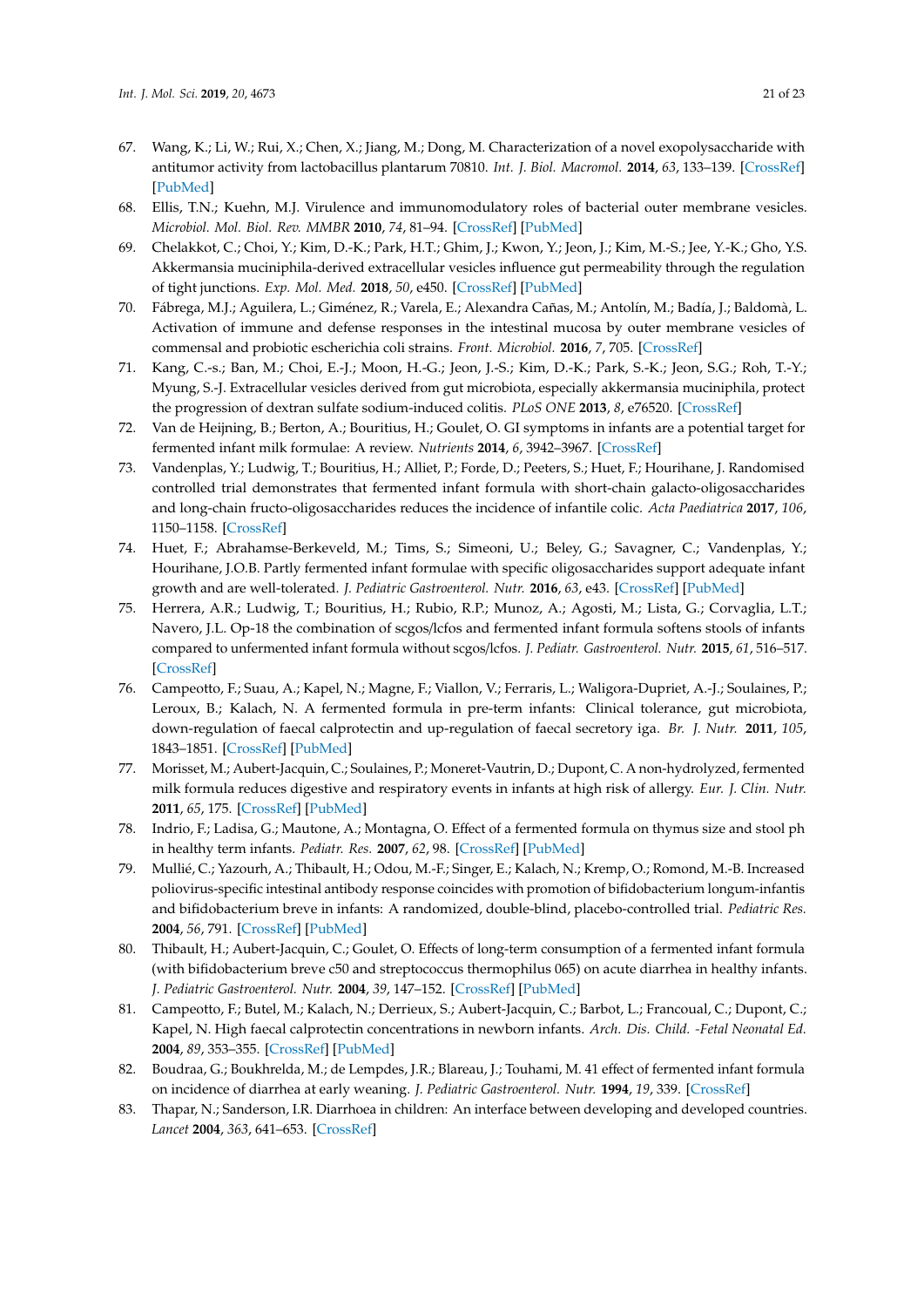- <span id="page-21-16"></span><span id="page-21-15"></span><span id="page-21-13"></span><span id="page-21-12"></span><span id="page-21-10"></span><span id="page-21-9"></span><span id="page-21-0"></span>84. Guarino, A.; Ashkenazi, S.; Gendrel, D.; Vecchio, A.L.; Shamir, R.; Szajewska, H. European society for pediatric gastroenterology, hepatology, and nutrition/european society for pediatric infectious diseases evidence-based guidelines for the management of acute gastroenteritis in children in europe: Update 2014. *J. Pediatric Gastroenterol. Nutr.* **2014**, *59*, 132–152. [\[CrossRef\]](http://dx.doi.org/10.1097/MPG.0000000000000375) [\[PubMed\]](http://www.ncbi.nlm.nih.gov/pubmed/24739189)
- <span id="page-21-14"></span><span id="page-21-11"></span><span id="page-21-1"></span>85. Lievin-Le Moal, V.; Sarrazin-Davila, L.E.; Servin, A.L. An experimental study and a randomized, double-blind, placebo-controlled clinical trial to evaluate the antisecretory activity of lactobacillus acidophilus strain lb against nonrotavirus diarrhea. *Pediatrics* **2007**, *120*, 795–803. [\[CrossRef\]](http://dx.doi.org/10.1542/peds.2006-2930) [\[PubMed\]](http://www.ncbi.nlm.nih.gov/pubmed/17768180)
- <span id="page-21-2"></span>86. Kaila, M.; Isolauri, E.; Saxelin, M.; Arvilommi, H.; Vesikari, T. Viable versus inactivated lactobacillus strain gg in acute rotavirus diarrhoea. *Arch. Dis. Child.* **1995**, *72*, 51–53. [\[CrossRef\]](http://dx.doi.org/10.1136/adc.72.1.51) [\[PubMed\]](http://www.ncbi.nlm.nih.gov/pubmed/7717739)
- <span id="page-21-26"></span><span id="page-21-3"></span>87. Sharieff, W.; Bhutta, Z.; Schauer, C.; Tomlinson, G.; Zlotkin, S. Micronutrients (including zinc) reduce diarrhoea in children: The pakistan sprinkles diarrhoea study. *Arch. Dis. Child.* **2006**, *91*, 573–579. [\[CrossRef\]](http://dx.doi.org/10.1136/adc.2005.086199) [\[PubMed\]](http://www.ncbi.nlm.nih.gov/pubmed/16556612)
- <span id="page-21-4"></span>88. Kirjavainen, P.V.; Salminen, S.J.; Isolauri, E. Probiotic bacteria in the management of atopic disease: Underscoring the importance of viability. *J. Pediatric Gastroenterol. Nutr.* **2003**, *36*, 223–227. [\[CrossRef\]](http://dx.doi.org/10.1097/00005176-200302000-00012) [\[PubMed\]](http://www.ncbi.nlm.nih.gov/pubmed/12548058)
- <span id="page-21-28"></span><span id="page-21-27"></span><span id="page-21-5"></span>89. Corsello, G.; Carta, M.; Marinello, R.; Picca, M.; De Marco, G.; Micillo, M.; Ferrara, D.; Vigneri, P.; Cecere, G.; Ferri, P. Preventive effect of cow's milk fermented with lactobacillus paracasei cba l74 on common infectious diseases in children: A multicenter randomized controlled trial. *Nutrients* **2017**, *9*, 669. [\[CrossRef\]](http://dx.doi.org/10.3390/nu9070669) [\[PubMed\]](http://www.ncbi.nlm.nih.gov/pubmed/28654019)
- <span id="page-21-24"></span><span id="page-21-6"></span>90. Berni Canani, R.; De Filippis, F.; Nocerino, R.; Laiola, M.; Paparo, L.; Calignano, A.; De Caro, C.; Coretti, L.; Chiariotti, L.; Gilbert, J.A.; et al. Specific signatures of the gut microbiota and increased levels of butyrate in children treated with fermented cow's milk containing heat-killed lactobacillus paracasei cba l74. *Appl. Environ. Microbiol.* **2017**, *83*, e01206-17. [\[CrossRef\]](http://dx.doi.org/10.1128/AEM.01206-17) [\[PubMed\]](http://www.ncbi.nlm.nih.gov/pubmed/28733284)
- <span id="page-21-7"></span>91. Peng, G.C.; Hsu, C.H. The efficacy and safety of heat-killed lactobacillus paracasei for treatment of perennial allergic rhinitis induced by house-dust mite. *Pediatric Allergy Immunol.* **2005**, *16*, 433–438. [\[CrossRef\]](http://dx.doi.org/10.1111/j.1399-3038.2005.00284.x)
- <span id="page-21-25"></span><span id="page-21-8"></span>92. Rampengan, N.H.; Manoppo, J.; Warouw, S.M. Comparison of efficacies between live and killed probiotics in children with lactose malabsorption. *Southeast Asian J. Trop. Med. Public Health* **2010**, *41*, 474–481.
- <span id="page-21-23"></span><span id="page-21-17"></span>93. Sawada, D.; Sugawara, T.; Ishida, Y.; Aihara, K.; Aoki, Y.; Takehara, I.; Takano, K.; Fujiwara, S. Effect of continuous ingestion of a beverage prepared with lactobacillus gasseri cp2305 inactivated by heat treatment on the regulation of intestinal function. *Food Res. Int.* **2016**, *79*, 33–39. [\[CrossRef\]](http://dx.doi.org/10.1016/j.foodres.2015.11.032)
- <span id="page-21-29"></span>94. Tarrerias, A.; Costil, V.; Vicari, F.; Letard, J.; Adenis-Lamarre, P.; Aisene, A.; Batistelli, D.; Bonnaud, G.; Carpentier, S.; Dalbies, P. The effect of inactivated lactobacillus lb fermented culture medium on symptom severity: Observational investigation in 297 patients with diarrhea-predominant irritable bowel syndrome. *Dig. Dis.* **2011**, *29*, 588–591. [\[CrossRef\]](http://dx.doi.org/10.1159/000332987) [\[PubMed\]](http://www.ncbi.nlm.nih.gov/pubmed/22179215)
- <span id="page-21-18"></span>95. Xiao, S.D.; Zhang, D.Z.; Lu, H.; JIANG, S.H.; LIU, H.Y.; Wang, G.S.; XU, G.M.; Zhang, Z.B.; LIN, G.J.; WANG, G.L. Multicenter randomized controlled trial of heat-killed lactobacillus acidophilus lb in patients with chronic diarrhea. *Chin. J. Dig. Dis.* **2002**, *3*, 167–171. [\[CrossRef\]](http://dx.doi.org/10.1046/j.1443-9573.2002.00095.x)
- <span id="page-21-19"></span>96. Moroi, M.; Uchi, S.; Nakamura, K.; Sato, S.; Shimizu, N.; Fujii, M.; Kumagai, T.; Saito, M.; Uchiyama, K.; Watanabe, T. Beneficial effect of a diet containing heat-killed lactobacillus paracasei k71 on adult type atopic dermatitis. *J. Dermatol.* **2011**, *38*, 131–139. [\[CrossRef\]](http://dx.doi.org/10.1111/j.1346-8138.2010.00939.x) [\[PubMed\]](http://www.ncbi.nlm.nih.gov/pubmed/21269308)
- <span id="page-21-20"></span>97. Shinkai, S.; Toba, M.; Saito, T.; Sato, I.; Tsubouchi, M.; Taira, K.; Kakumoto, K.; Inamatsu, T.; Yoshida, H.; Fujiwara, Y. Immunoprotective effects of oral intake of heat-killed lactobacillus pentosus strain b240 in elderly adults: A randomised, double-blind, placebo-controlled trial. *Br. J. Nutr.* **2013**, *109*, 1856–1865. [\[CrossRef\]](http://dx.doi.org/10.1017/S0007114512003753) [\[PubMed\]](http://www.ncbi.nlm.nih.gov/pubmed/22947249)
- <span id="page-21-21"></span>98. Arimori, Y.; Nakamura, R.; Hirose, Y.; Murosaki, S.; Yamamoto, Y.; Shidara, O.; Ichikawa, H.; Yoshikai, Y. Daily intake of heat-killed lactobacillus plantarum l-137 enhances type i interferon production in healthy humans and pigs. *Immunopharmacol. Immunotoxicol.* **2012**, *34*, 937–943. [\[CrossRef\]](http://dx.doi.org/10.3109/08923973.2012.672425)
- <span id="page-21-22"></span>99. Tapiovaara, L.; Kumpu, M.; Mäkivuokko, H.; Waris, M.; Korpela, R.; Pitkäranta, A.; Winther, B. Human rhinovirus in experimental infection after peroral lactobacillus rhamnosus gg consumption, a pilot study. In *International Forum of Allergy & Rhinology*; Wiley Online Library: Hoboken, NJ, USA, 2016; pp. 848–853.
- <span id="page-21-30"></span>100. Scheppach, W. Effects of short chain fatty acids on gut morphology and function. *Gut* **1994**, *35*, 35–38. [\[CrossRef\]](http://dx.doi.org/10.1136/gut.35.1_Suppl.S35)
- <span id="page-21-31"></span>101. Koh, A.; De Vadder, F.; Kovatcheva-Datchary, P.; Bäckhed, F. From dietary fiber to host physiology: Short-chain fatty acids as key bacterial metabolites. *Cell* **2016**, *165*, 1332–1345. [\[CrossRef\]](http://dx.doi.org/10.1016/j.cell.2016.05.041)